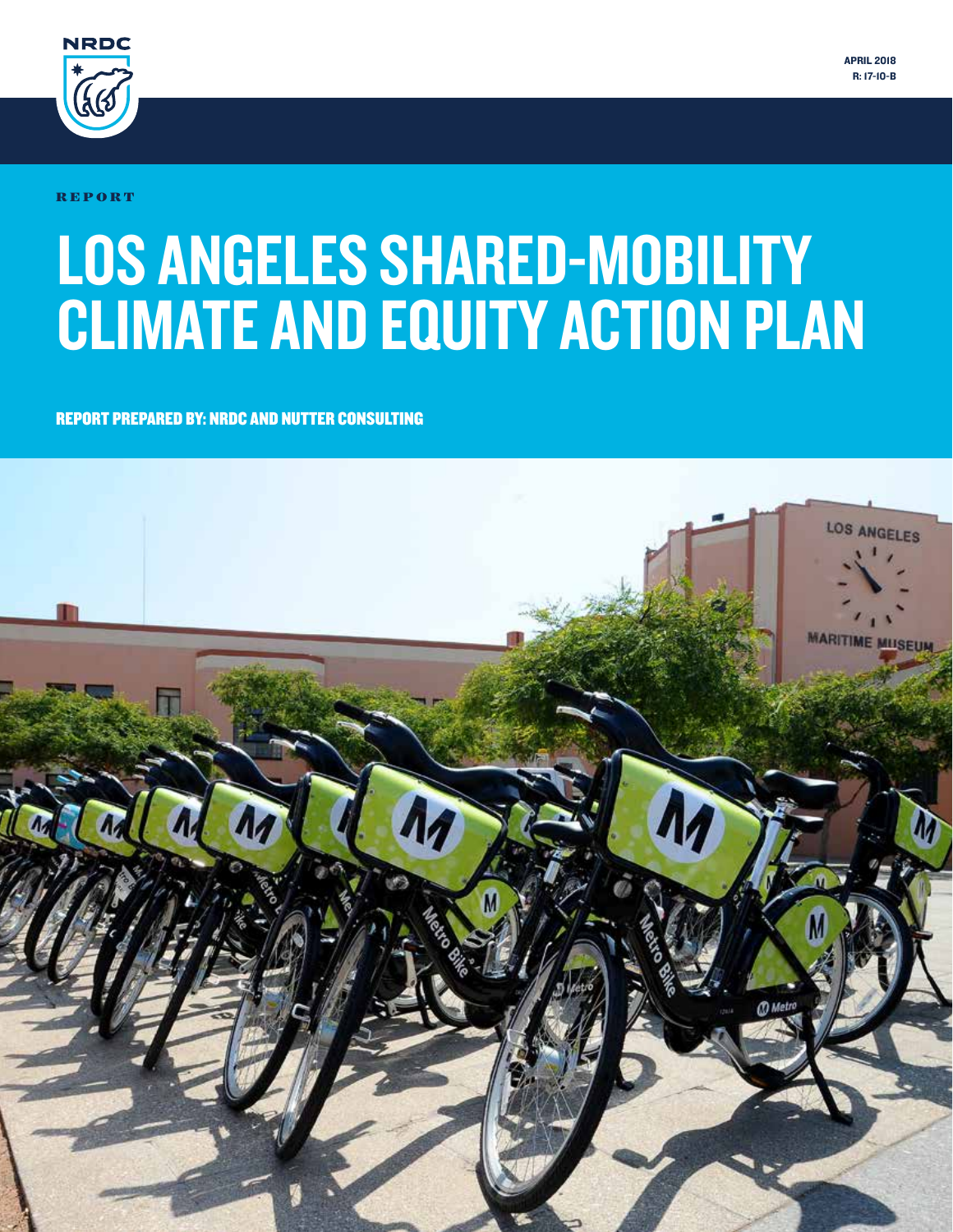#### ACKNOWLEDGMENTS

The Los Angeles Shared-Mobility Climate and Equity Action Plan is sponsored by the Natural Resources Defense Council (NRDC) and supported by funding from the William and Flora Hewlett Foundation and the Roy and Patricia Disney Family Foundation. The action plan was developed by Amanda Eaken, Director of Transportation and Climate with NRDC's Healthy People and Thriving Communities program and by Nutter Consulting's principal, Melanie Nutter. Other Nutter Consulting contributors to the report include Christina Olsen, Hannah Greinetz, and Ryan Lamberg. The report was peer reviewed by NRDC staff Carter Rubin, Kristen Pawling, Maxwell Baumhefner, and a subcommittee of the Los Angeles Live. Ride. Share Working Group.

We are grateful to the Los Angeles Department of Transportation for its partnership, guidance, advice, and support throughout the project. In particular, Seleta Reynolds, Jay Kim, Marcel Porras, Robin Aksu, Janna Smith and Jose Elias were integral to the success of the effort.

The following action plan and policy framework build off the ideas included in the Shared Mobility Action Plan for Los Angeles County released by the Shared-Use Mobility Center (SUMC) in September 2016. This report endorses many of the concepts in that foundational document, and breaks new ground with a specific focus on policies to ensure shared-mobility advances climate and equity goals.





#### About NRDC

The Natural Resources Defense Council is an international nonprofit environmental organization with more than 3 million members and online activists. Since 1970, our lawyers, scientists, and other environmental specialists have worked to protect the world's natural resources, public health, and the environment. NRDC has offices in New York City, Washington, D.C., Los Angeles, San Francisco, Chicago, Montana, and Beijing. Visit us at nrdc.org.

The Healthy People and Thriving Communities program at NRDC advances strategies create the strong, just and resilient communities that provide solutions to climate change.

#### ABOUT THE CITY OF LOS ANGELES DEPARTMENT OF TRANSPORTATION

LADOT leads transportation planning, design, construction, maintenance, and operations in the City of Los Angeles. It works together and partners with other agencies to provide safe, accessible transportation services and infrastructure in the city and region.

*NRDC Acting Chief Communications Officer:* Michelle Egan *NRDC Deputy Directors of Communications:* Lisa Goffredi and Jenny Powers *NRDC Senior Editor, Policy Publications:* Mary Annaïse Heglar *NRDC Policy Publications Editor:* Tim Lau

*Design and Production:* www.suerossi.com © Natural Resources Defense Council 2018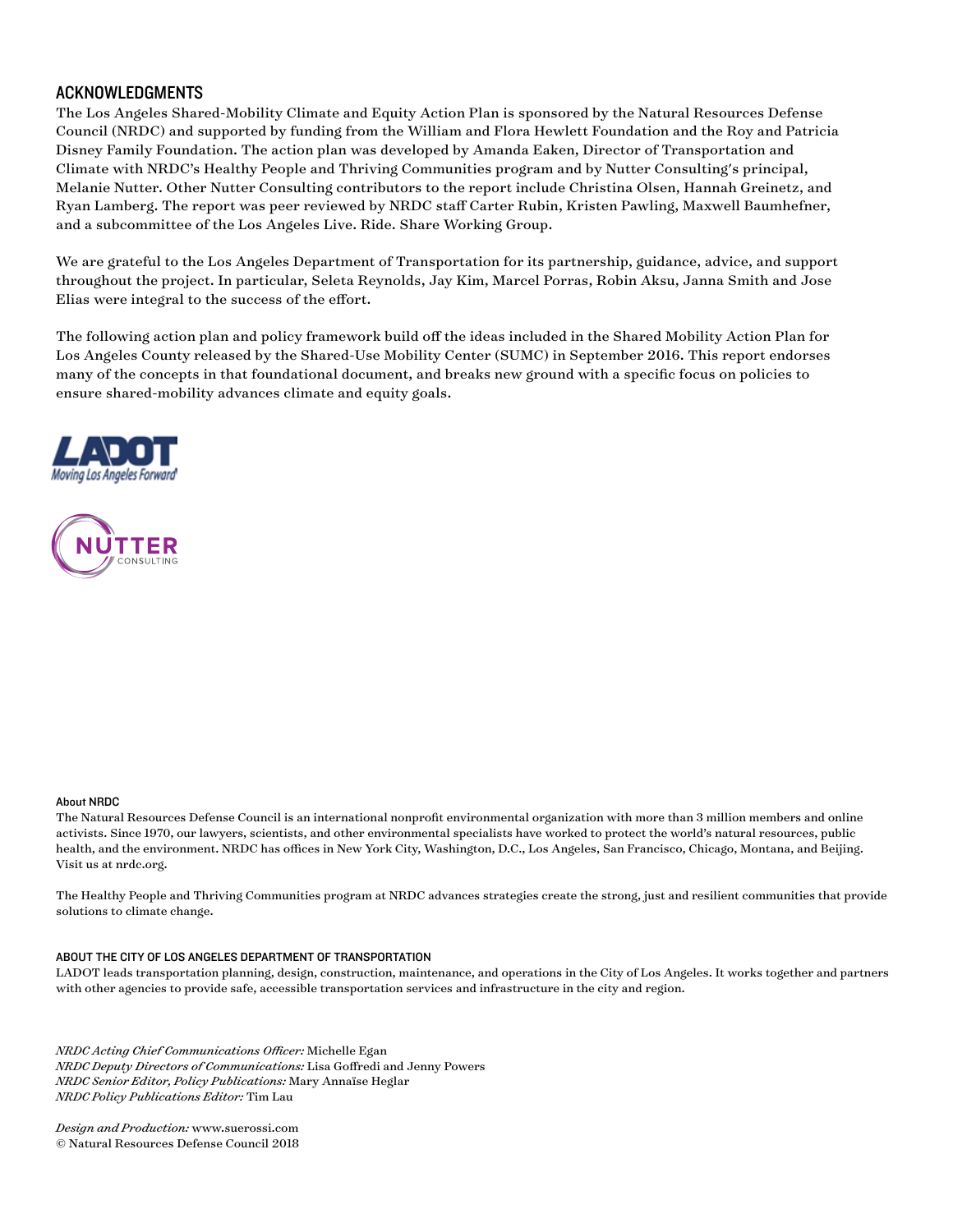## **Table of Contents**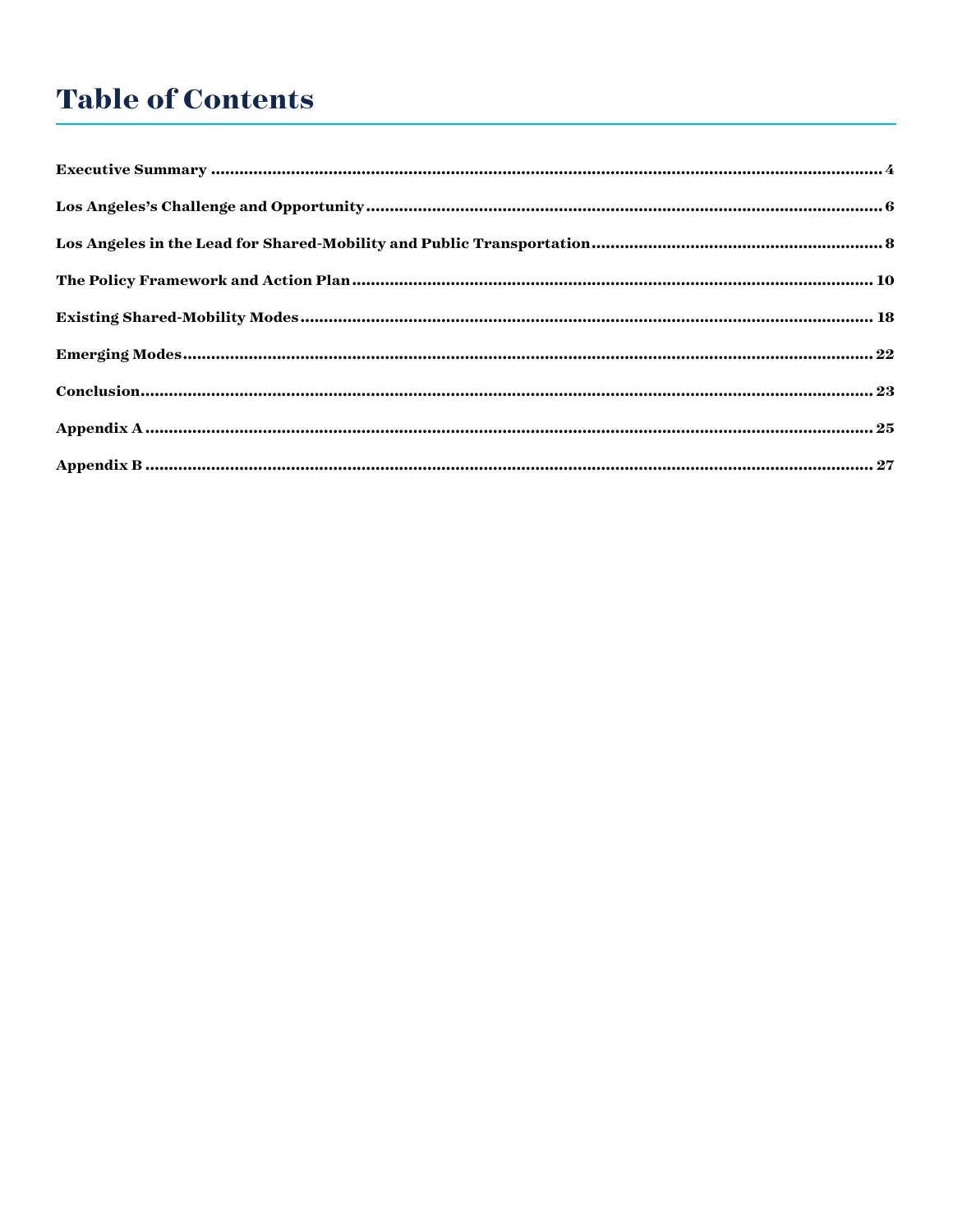## **Executive Summary**



Technology-enabled shared mobility options are revolutionizing how our cities move. It took Uber just six years to match the market valuation of General Motors, which has been around since the early 20th century. It is now estimated that there are seven trips taken in Lyft or Uber for every ten transit trips in the United States. The growth curve mapping the global rise of bike sharing systems can only be described as exponential. The potent combination of technology-enabled mobility, near ubiquitous smartphone availability, and a new openness to collaborative consumption through the rise of the sharing economy portends new and exciting possibilities for cities.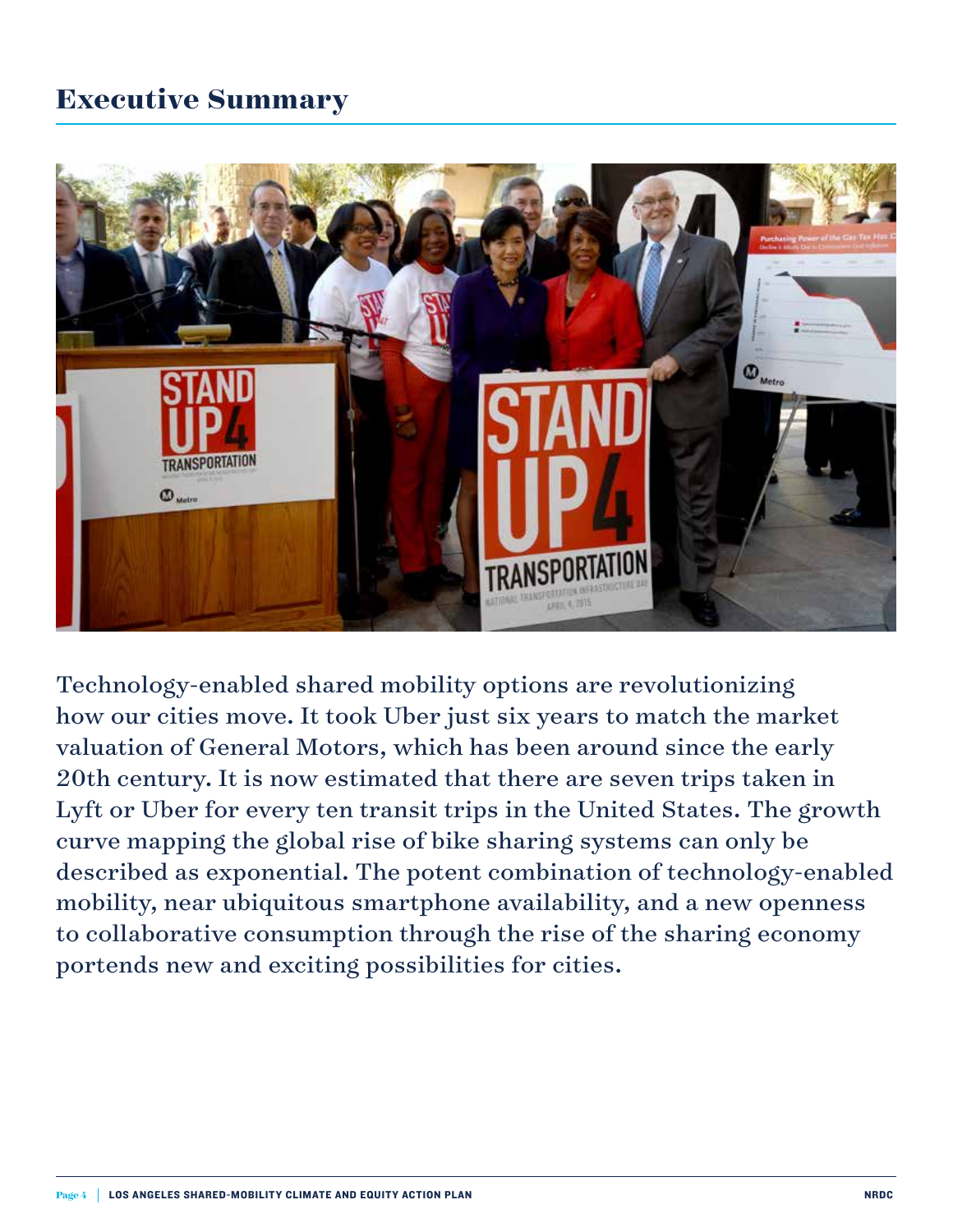We know these travel modes are growing in popularity. What is less clear is what their impacts are on the environment, and how accessible these new tech-enabled mobility options are to all travelers. This report presents a first of its kind policy framework for how shared mobility can better help cities reach their climate and equity goals—and offers a role for city government in shaping this emerging mobility marketplace.

Because of Los Angeles' leadership on sustainability, transit expansion, and social equity, the city presents an interesting and apt context for developing such a framework. Long an icon of car culture and urban sprawl, Los Angeles is now innovating its way to a more sustainable and equitable mobility future. In fact, contrary to popular belief, the Los Angeles region carries 1.3 million daily trips on public transportation, which ranks third in the nation behind New York City and Chicago.<sup>1</sup>

To inform the Los Angeles framework, we drew on the best available research on the impacts of shared mobility, as well as best practices from around the world. Our policy recommendations seek to promote and leverage

**1.** EMBED EQUITY **OUTCOMES** 

Design sharedmobility programs and policies with and for underserved, low-income communities.

FIRST ACTION: Create an equity advisory committee to provide greater input into city decision making.

## **2. REINFORCE**

#### **TRANSPORTATION** PRIORITIES IN STREET DESIGN

Manage city assets to prioritize walking, biking, public transit, and shared mobility over private vehicles.

#### FIRST ACTION:

Reduce or eliminate minimum parking requirements in the zoning code.

## **3.**

**ELECTRIFY** VEHICLES AND INFRASTRUCTURE

**Electrify** shared-mobility fleets and install ubiquitous charging infrastructure.

#### FIRST ACTION:

Create incentives for use of EVs in carshare, vanpool, rideshare, and ridesource.

the best aspects of shared-mobility services (such as the potential to reduce reliance on private vehicles) as well as to mitigate new challenges (such as the undermining of our core transit services and creation of new traffic congestion). Our policies can help Los Angeles leverage aspects of shared mobility as a tool to address climate change and understand how to make transportation services more equitable.

 We considered the current understanding of shared mobility and best practices from around the world as well as the city's existing targets and goals. We then distilled six core recommendations to advance climate and equity outcomes from shared mobility. We highlight our recommendation for the City's first action in each category below, but the chapters that follow contain significantly more detail in each area.

Adhering to these six core recommendations will not only put Los Angeles on a path to achieve better climate and equity outcomes from shared mobility, it will also help to pilot solutions to urban mobility challenges and create an important model for dozens of other cities to follow.

## **4.** DESIGN SEAMLESS

**TECHNOLOGY SYSTEMS** 

Create seamless and widely accessible transit rider information systems, including payments and realtime transit data.

#### FIRST ACTION:

Create a single routing, booking, and payment platform to enable access to all mobility options.

## **5.** ACQUIRE DATA TO

#### BETTER MANAGE THE PUBLIC REALM

Require that shared-mobility providers and the city exchange data.

#### FIRST ACTION: Develop specifications for

gathering data from mobility providers.

## **6.** ENACT SYSTEMIC

## POLICIES

Design systemwide sharedmobility policies and programs to enable the best environmental and social performance from all sharedmobility modes.

#### FIRST ACTION:

Pilot a Go Zone to manage congestion and create a sustainable funding source for low-carbon mobility choices.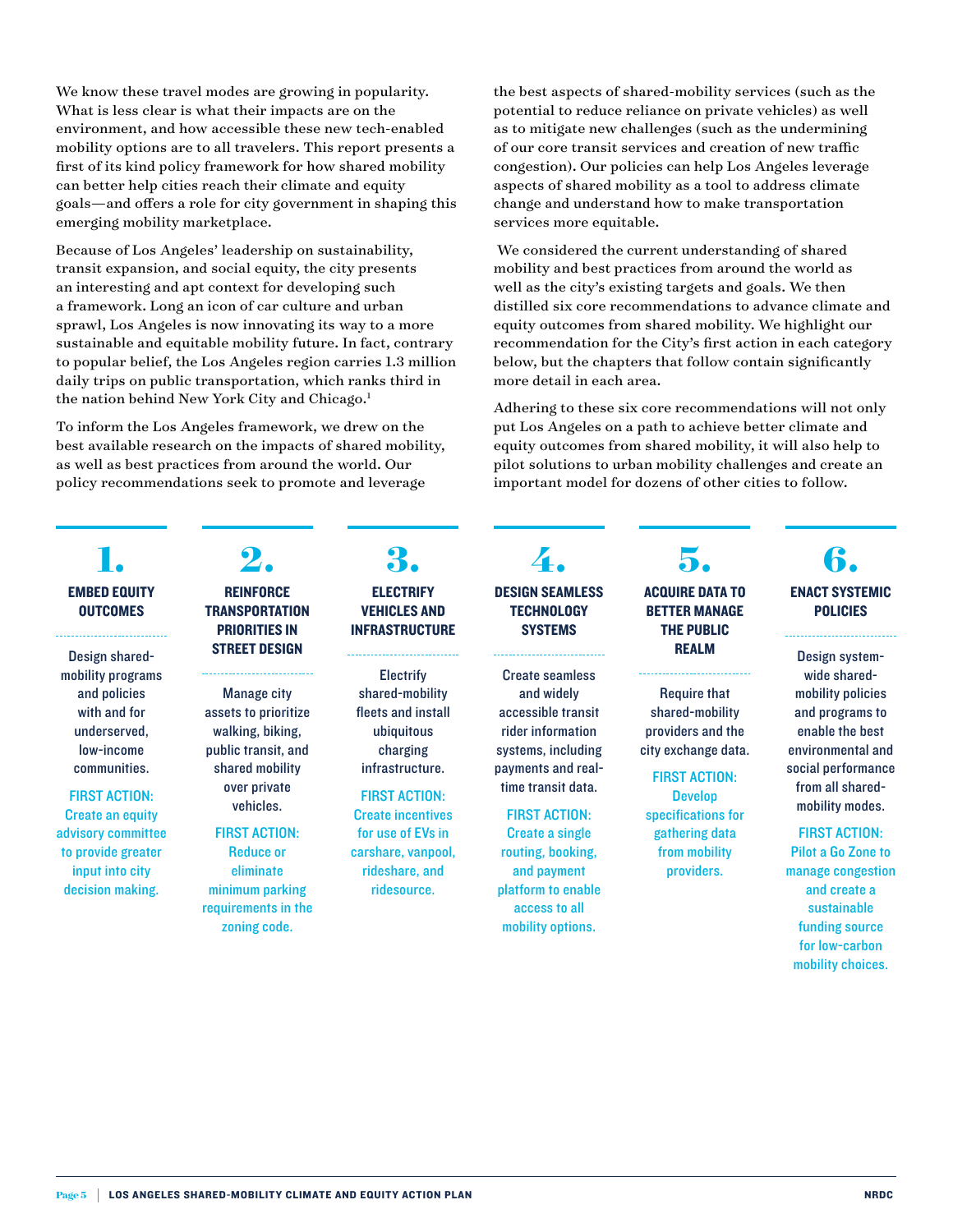

With a population of 3.9 million, Los Angeles is the second largest city in the United States, spread over 468 square miles. By 2040, the population is projected to increase 15 percent to 4.6 million.<sup>1</sup> In 2016, Los Angeles had the worst traffic congestion in the nation. The average motorist found themselves stuck in traffic for 104 hours each year, or the equivalent of more than two weeks' vacation. Still, that figure is projected to increase.<sup>2</sup> Ironically, 47 percent of all trips within the city are less than three miles long, a distance that could easily be covered by walking, biking, public transit, scooters, or shared rides.

As the city's population continues to grow, it will need more varied mobility options. Younger generations are already seeking such alternatives to owning automobiles and to driving. Historically neglected populations, particularly low-income residents, need improved transportation options to ensure that they can take part in economic and social opportunities. Children, the disabled, and the aging population will especially need greater access to safe and viable transportation options.<sup>3</sup> In fact, 13.5 percent of Los Angeles households have no access to a car at all.

## GREENHOUSE GAS EMISSIONS AND POLLUTANTS

Los Angeles has pledged to reduce its emissions consistent with a goal of keeping global warming below 1.5 degrees Celsius. According to the city's 2013 carbon emissions inventory, the transportation sector produces 34 percent of Los Angeles's greenhouse gas emissions, second only to the City's imported electricity from coal-fired power plants.4 Conventional gas- and diesel-fueled transportation sources emit four of the six greenhouse gases that endanger public health.<sup>5</sup> Cars, trucks, ships, and airplanes emit 90 percent of the region's local air pollutants, including ozone and particulate matter, that lead to respiratory diseases like asthma and bronchitis, and increased cancer risk.<sup>6</sup> It should, then, come as no surprise that the Los Angeles region also has the worst air quality in the country. As such, low-carbon mobility solutions are critical.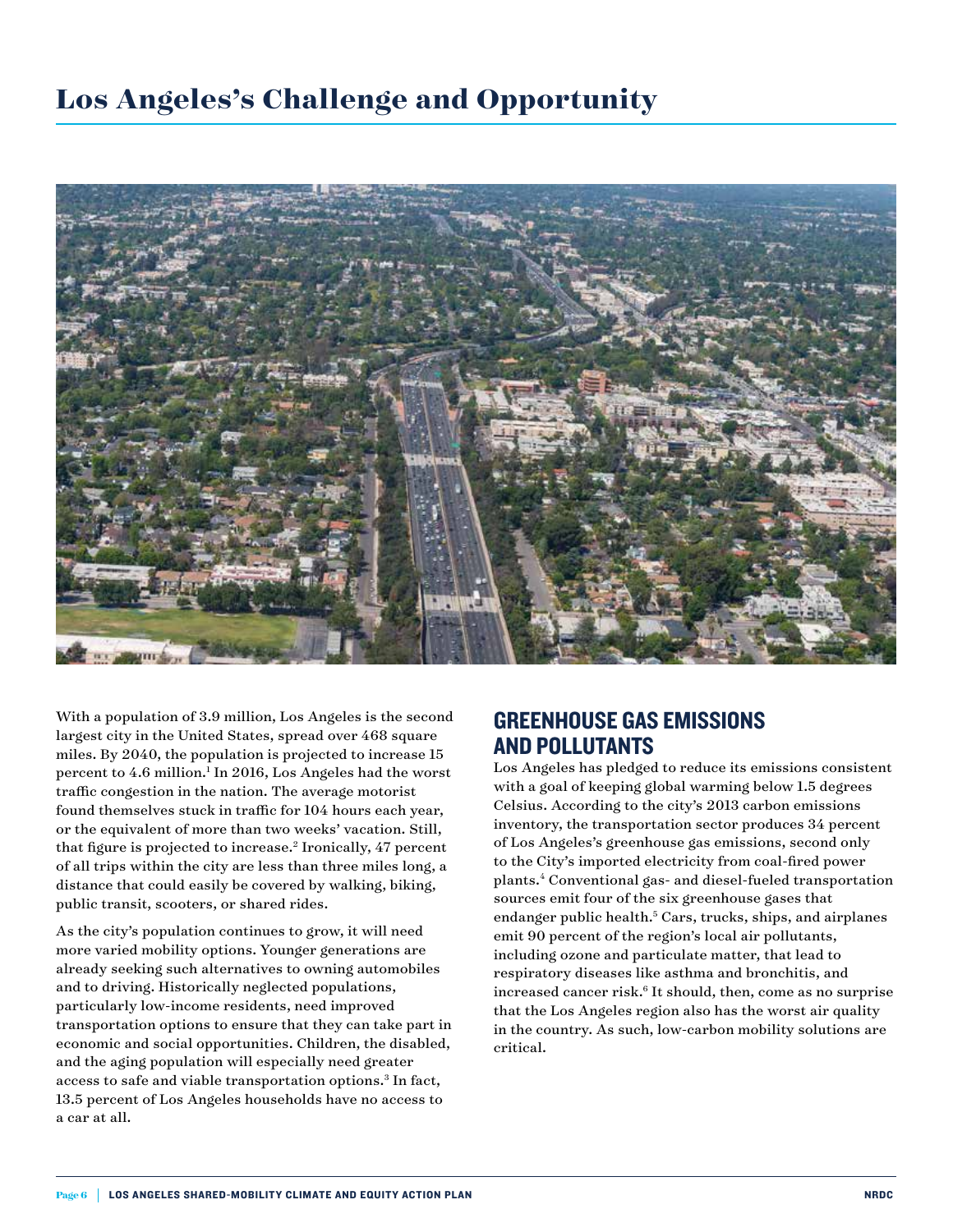The Los Angeles 2015 Sustainable City pLAn aims to eliminate the number of days that do not meet federal healthy air standards by 2035. The pLAn also aims to reduce the city's greenhouse gas emissions by 45 percent by 2025, 60 percent by 2035, and 80 percent by 2050, all based on 1990 levels. Reducing single occupancy vehicle trips will be critical to meeting Los Angeles's targets. Therefore, the pLAn calls for reducing daily vehicle miles traveled per capita by 5 percent by 2025 and 10 percent by 2035, as well as to increasing shared transportation trips to 5 percent and trips taken by walking, biking, and public transit to 50 percent by 2035. Our recommendations are designed to help the city meet these ambitious targets.

## CLIMATE CHANGE AND SEA LEVEL RISE IMPACTS

Global warming is causing sea levels to rise at an alarming rate. In Los Angeles, sea levels are projected to increase by up to two feet by 2050 and up to 5.6 feet by  $2100^{7,8}$  The resulting flooding is predicted to cause severe damage to roads, utilities, and other infrastructure. That damage will, in turn, disrupt transportation, the energy supply, and the availability of clean water. Lower-income residents have fewer resources to prepare for or respond to emergencies, and are thus likely to be disproportionately affected.<sup>9</sup> Low-carbon mobility options will reduce greenhouse gas emissions, which will help to mitigate dangerous climate change. These options will also increase resilience by providing multiple transportation choices in the event of severe weather and flooding.

## EQUITY AND ACCESS TO TRANSPORTATION

In a healthy, diverse, vibrant, and socially just city, all citizens should have access to safe, affordable, and convenient modes of travel. Shared-mobility services can enhance mobility options for currently underserved populations. However, presently these groups may have limited access to shared mobility for a number of reasons.

New mobility services often require a credit card, bank account, Internet access, or a smartphone. Approximately 8 percent of U.S. households, predominantly lowincome families, lack bank accounts. Also, 36 percent of Americans do not own smartphones. That figure increases to 50 percent among those earning less than \$30,000 annually and 73 percent for senior citizens.10 In Los Angeles, over 90 percent of Metro riders own a cell phone, and 40 percent of riders have a smartphone. Just 7 percent of riders own neither.<sup>11</sup> According to the Shared-Use Mobility Center, of the major U.S. cities, Los Angeles's low-income residents have among the most limited access to car and bikeshare programs. In fact, access is only lower in Houston and Buffalo.<sup>12</sup>



*A 2015 Los Angeles County survey shows an average household income of \$14,876 for bus users, compared with \$55,909 for the county as a whole.*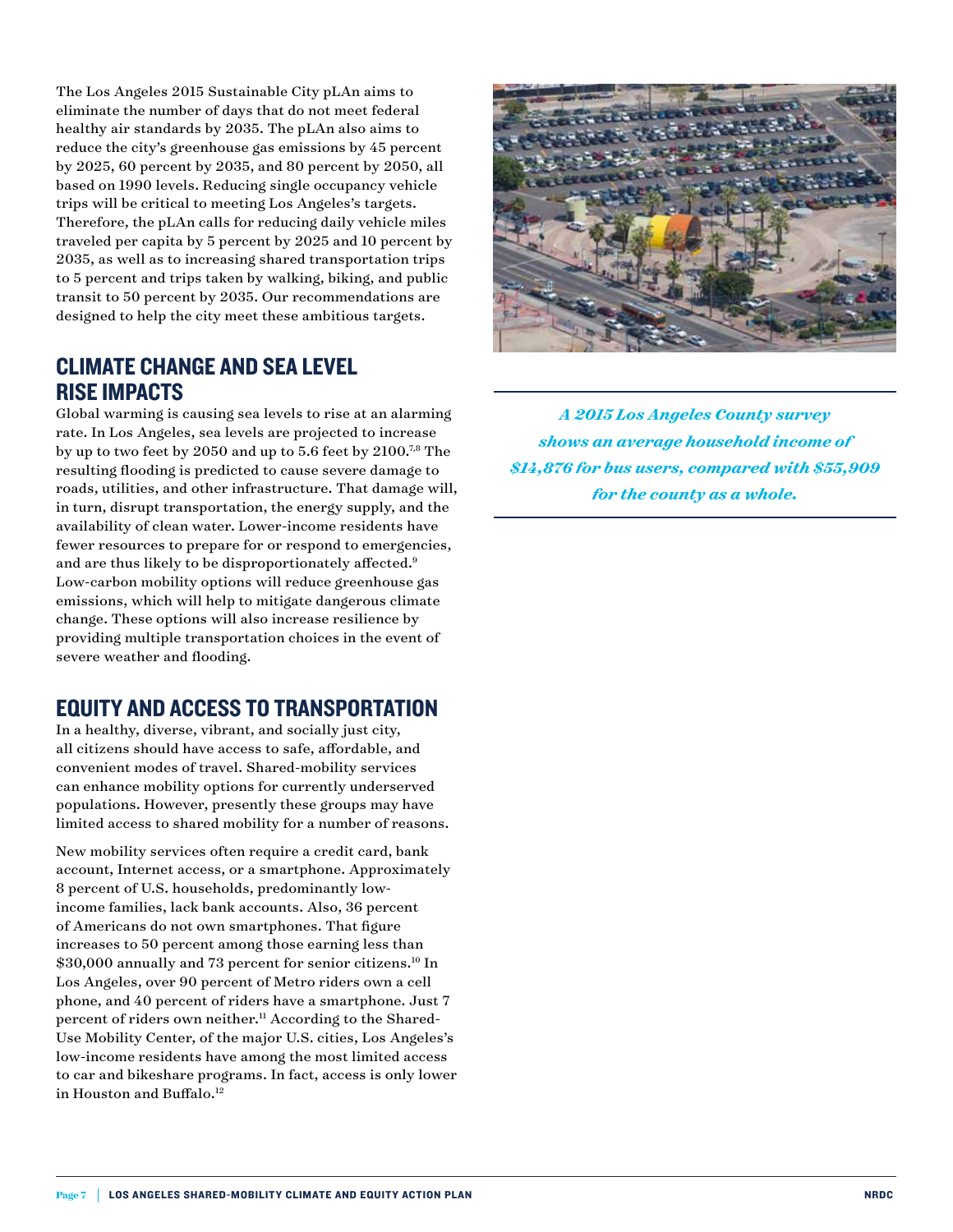## **Los Angeles in the Lead for Shared-Mobility and Public Transportation**



Los Angeles has already made strong commitments to sustainability and innovation. The city is already hard at work on the largest transit infrastructure improvement program in the United States. In fact, 21,036 green jobs were created in Los Angeles by January 2017. The city is on track to reach 75,000 green jobs by 2025. In addition, as of January 2017, the city had installed 1,390 publicly accessible EV chargers, including 45 DC fast chargers (which provide a 60- to 80-mile range from a 20-minute charge).13 That's more EV infrastructure than any other U.S. city.<sup>14</sup>

The Sustainable City pLAn proposes to convert the entire municipal fleet to EVs by 2035, and Metro adopted a policy of electrifying its fleet of 2,200 buses by 2030. LADOT also has a goal of 100 percent EV buses by 2030 and will electrify 320 buses. The City of Los Angeles Mobility Plan aims to site a shared-use vehicle within a half mile of 75 percent of households, and access to bicycle-sharing within a quarter mile of 50 percent of households – all by 2035. The plan calls for active transportation funding as well as funding for multimodal infrastructure projects. It also requires non-ownership models for vehicle mobility, feeder bus services for local neighborhoods, and shuttle bus programs.

#### COMMERCIAL SHARED-MOBILITY SNAPSHOT

Many urban dwellers are car shedding, or opting out of vehicle ownership. Millennials, in particular, are 29 percent less likely to buy a car than Generation Xers.15 They are largely driven away from driving by the hassles and costs of purchasing, parking, maintaining, repairing, and fueling a vehicle. A subset of Millennials further cite concerns about climate change.16 Instead of cars, they're choosing shared mobility and public transit.

Since the launch of bike sharing in the 1990s, there are now more than 125 programs in the country and close to 1,000 worldwide, sharing one million bicycles.<sup>17</sup> A 2015 report projects that the global bike-share sector will be worth \$6.3 billion by 2020. By July 2015, car sharing organizations in the United States had grown to more than 1.6 million members from just over 100,000 in 2006. The overall car sharing fleet has increased from 3,300 cars in 2006 to 25,000 in 2014.18 In 2016, an estimated 15 million Americans used ridesourcing apps, such as Uber and Lyft, and 104 U.S. cities had bike sharing systems. In 2016, there were 27 Mobility on Demand (MOD) partnerships, which are local partnerships that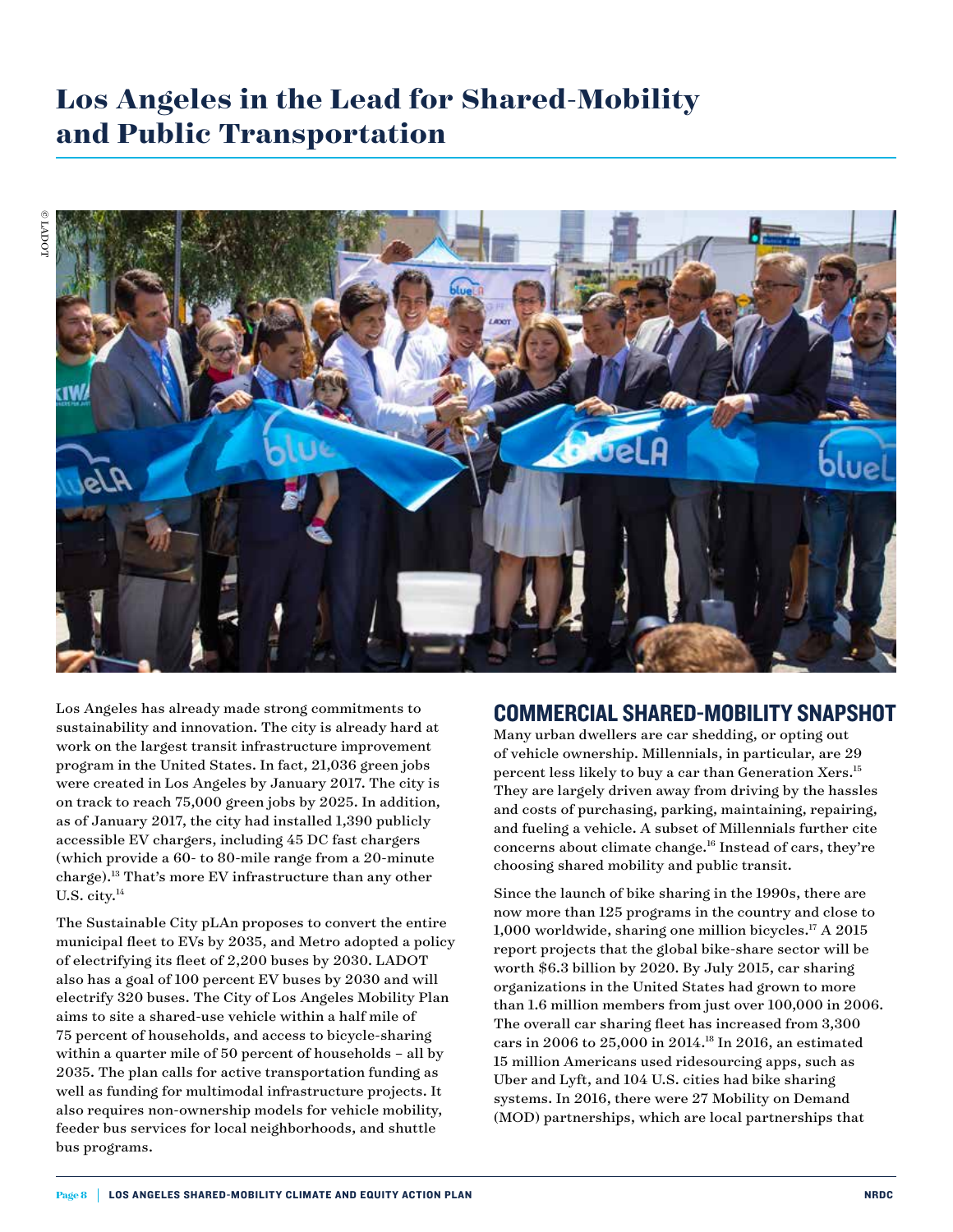expand and support multimodal transit services. These partnerships between public and private entities provide funds through the \$8 million federal Department of Transportation Sandbox grant to projects aimed at the DOT's Mobility on Demand Sandbox program. MOD hopes to improve public transportation through mobility tools and technology to make transportation systems more efficient and accessible.19,20

Microtransit, a form of on-demand, dynamically-routed transit, started to emerge in US cities starting in 2012. Some early entrants into the microtransit field have already folded. Current microtransit operators include Chariot in New York, Austin, Seattle, and San Francisco. Via operates in Chicago, New York, and Washington while Chariot is planning major expansion to additional markets in 2017. The Los Angeles County Metropolitan Transportation Authority and LADOT are both developing a curb-to-curb microtransit service as a partnership with the private sector.  $21,22,23,24,25$ 

In 2011, Uber launched real-time, smartphone-driven ridesourcing in San Francisco. Other transportation network companies (TNCs) like Lyft and Sidecar rolled out in 2012. There are now more than 15 ridesourcing companies in the United States. Lyft and Uber are the most popular and operate in many cities around the world, including most major U.S. cities. In December 2016, Uber reported 78 million trips in the United States and Lyft reported 18.7 million. As of 2016, Uber claims to hold 84 to 87 percent of the U.S. market share, while Lyft claims about 20 percent. The rest of the market is split between smaller services such as Curb, and even smaller localized companies like Wingz in Los Angeles.

Traditional auto manufacturers have also recently entered the shared-mobility market. In 2016, General Motors launched a carshare subsidiary called Maven and invested \$500 million in Lyft to test a fleet of self-driving Chevrolet Bolt electric taxis. Daimler similarly created a carsharing company called car2go. The company also formed a mobility services subsidiary, Moovel Group, which acquires transportation-related app startups. So far, its portfolio includes route planner RideScout, taxi-booking app Mytaxi, and mobile ticketing app GlobeSherpa.

## CHALLENGES AND OPPORTUNITIES

Researchers and policymakers are working to understand whether new shared-mobility services will complement or compete with existing sustainable transportation choices such as public transit, walking, and cycling. In certain cases, shared mobility can pick up where public transit leaves off with first- and last-mile connections, essentially getting a passenger to and from the bus or train stop.

In theory, because they provide access to a vehicle without the need for ownership, carsharing and ridesharing services also complement transit. This makes travelers more likely to use public transit and to walk and bike. Yet researchers have documented that services like Uber and Lyft are, in fact, competing with traditional public transit. A 2017 University of California, Davis study of major U.S. cities found that individuals who started using ride-hailing services decreased their use of buses by 6 percent and light rail by 3 percent between 2014 and 2016.<sup>26</sup> An examination of the New York City transit system found a slowdown in the growth of bus and subway ridership concurrent with the rapid growth of Lyft and Uber in that city. $27$ 

A critical policy question is whether city policy goals of equity, livability, and climate are being served if for-profit shared-mobility services erode public transit ridership. To avoid this, regulations and street design changes should help to prioritize and protect core transit investments.

City agency officials and policymakers have a unique and vital role in the shared-mobility ecosystem. Proactive engagement in the design and implementation of sharedmobility policies and programs can help to ensure positive environmental and societal outcomes. Shared mobility offers the potential for, but not the certainty of, a number of environmental, social, and economic benefits.28 Without thoughtful policy, shared mobility services could increase greenhouse gas emissions and congestion, and reduced transit access for already underserved communities. If our streets become clogged with zero occupancy autonomous vehicles that are powered by fossil fuels, for example, we will be headed in the wrong direction.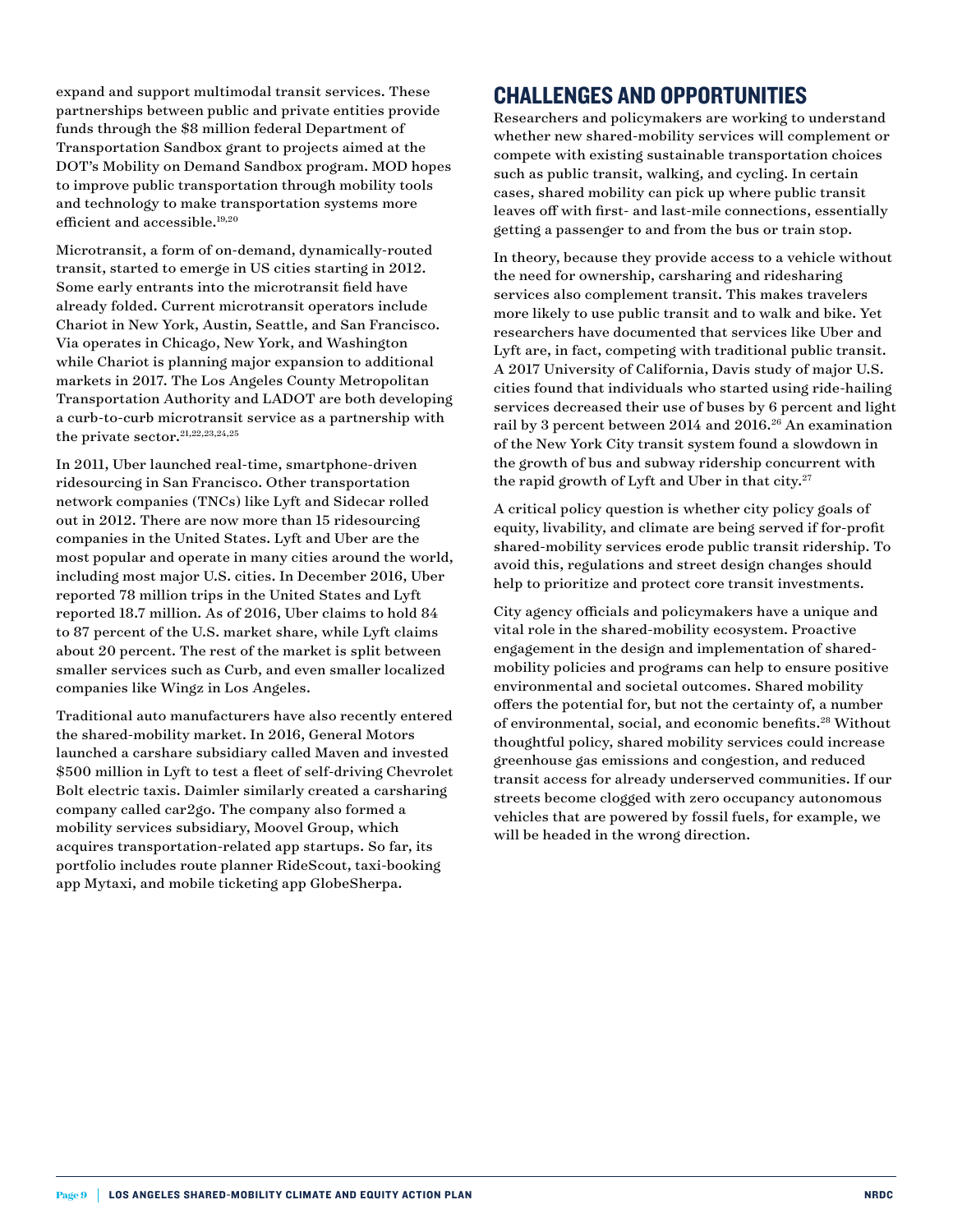## **The Policy Framework and Action Plan**

We considered the current understanding of shared mobility and best practices from around the world and distilled six core principles that we recommend as the action plan for policymaking to advance climate and equity outcomes from shared mobility.

## EMBED EQUITY OUTCOMES

Design shared-mobility programs and policies with and for underserved, low-income communities.

## REINFORCE TRANSPORTATION PRIORITIES IN STREET DESIGN

Manage city assets to prioritize walking, biking, public transit, and shared-mobility, not private vehicles.

## ELECTRIFY VEHICLES AND INFRASTRUCTURE

Electrify shared-mobility vehicles and develop ubiquitous EV charging infrastructure.

## DESIGN SEAMLESS TECHNOLOGY SYSTEMS

Create seamless and widely accessible transit rider systems, including payments and real-time transit data.

### ACQUIRE DATA TO BETTER MANAGE THE PUBLIC REALM

Require data exchange between shared-mobility providers and the city.

## ENACT SYSTEMIC POLICIES

Design systemwide shared-mobility policies and programs to enable the best environmental and social performance from all shared-mobility modes.

## EMBED EQUITY OUTCOMES

*Work with local leaders to design sharedmobility programs and policies, and solicit iterative input to maximize community benefit.*

Policymakers should build on existing partnerships and explore new ones with nonprofit organizations, community groups, and others who serve communities in need. Policymakers should strengthen and expand their focus on equity and institutionalize community engagement by deploying the strategies below.

#### Prioritize community engagement and crowdsource sharedmobility location preferences and increase overall access.

1. Develop guidelines for gathering and responding to community input.

- 2. Implement guidelines for designating pickup and drop-off locations for taxis and Transportation Network Companies.
- 3. Continue using online voting via crowdsourcing for any bikeshare expansion plans.
- 4. Continue to provide offline voting options for bikeshare and carshare pickup zones such as in-person surveys and workshops for those who lack Internet access. Offer community voting on locations for carshare spots along the curb and for any ride-hailing pickup or drop-off zones including for taxis where feasible.
- 5. Bring the online process of membership sign-ups for bikeshare and carshare to residents without Internet access through interactive kiosks, pop up events, and other analog strategies such as paying through community-serving activity centers and vendors.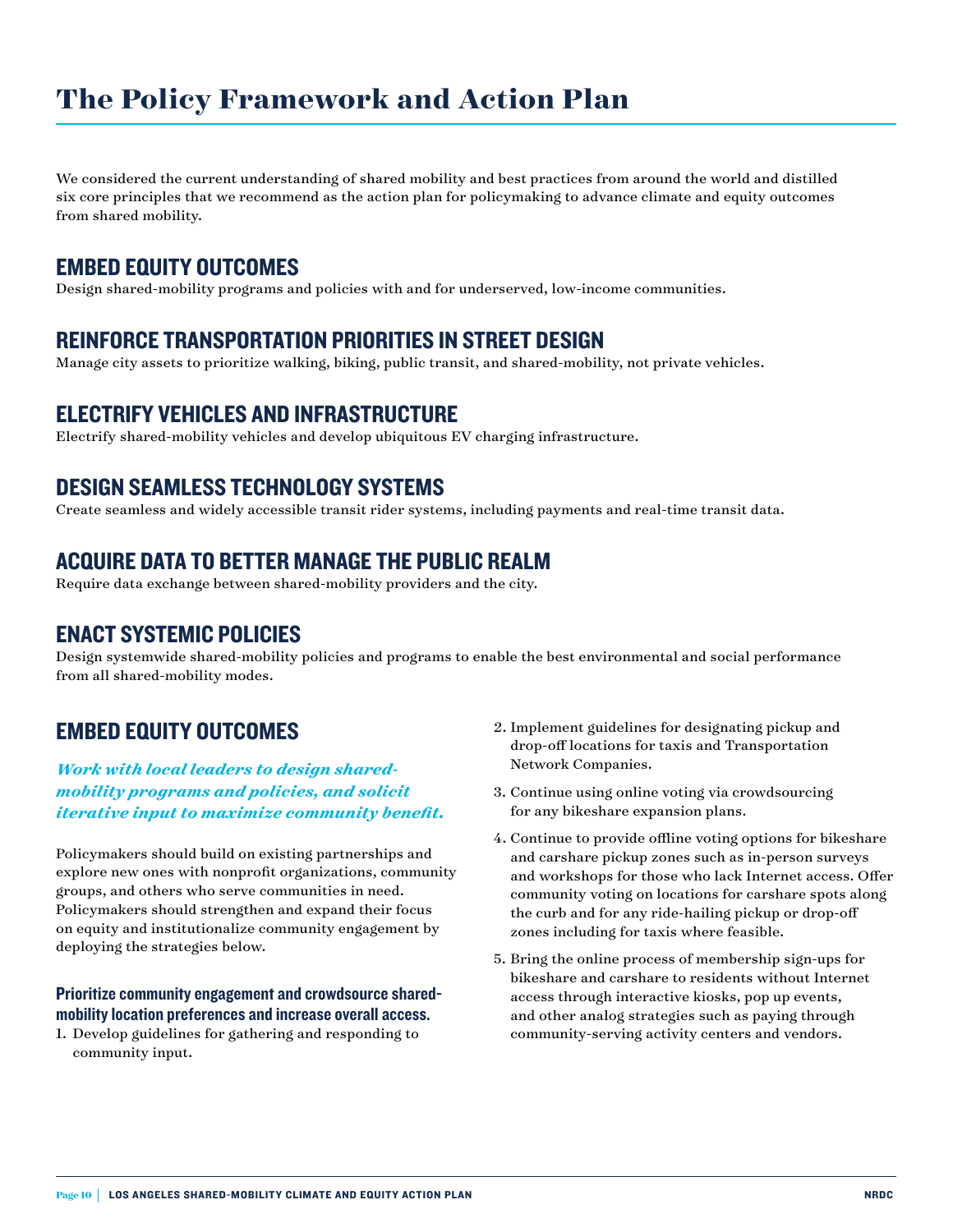#### Leverage shared mobility as a pathway for employment and economic opportunity.

- 1. Offer discounts to create opportunities for job seekers to use shared-mobility modes to gain access to employment opportunities not well served by public transit.
- 2. Encourage the use of bike share or other sharedmobility programs as a path to employment and workforce development by creating jobs and training opportunities for local low-income and marginalized residents in partnership with bikeshare operators.
- 3. Working with job training centers, provide access to employment and job training in bike repair, car maintenance, and EV charger maintenance, for example.

#### JOB CREATION IN TARGET NEIGHBORHOODS (ATLANTA, GA)

With a Better Bike Share grant, Relay Bikeshare hired ten bikeshare ambassadors from targeted low-income neighborhoods through the Atlanta Bike Champions program. These ambassadors will do outreach and serve as advocates for the bikeshare program in their communities. They will receive paid training and work as well as access to a pipeline for future employment opportunities, in line with the city's goals to bring more workforce development to the Westside. The program grant also helps support local community bike partner organizations.<sup>29</sup>

#### Initiate research projects to determine needs, test solutions, and establish metrics for low-income mobility needs.

- 1. Pilot research projects, using surveys and focus groups, within low-income communities to ensure needs are well understood and baseline data for equity metrics are determined.
- 2. Work with TNCs, dockless bike share services, and microtransit services to identify geographic equityrelated goals and develop new goals as needed.

#### Accept cash payments and subsidize or significantly discount bikeshare memberships for low-income communities.

1. Reduce annual membership costs for lower-income resident and give individuals cash payment options to local activity centers.

#### Incentivize TNCs and bikeshare and carshare providers to operate in underserved, low-income areas.

1. Establish shared-mobility service (bikeshare, carshare, and TNCs) target service levels in low-income and underserved communities. Track best practices from national pilot projects where TNCs are serving lowincome and underserved communities.

2. Seek funding to expand EV carshare pilot to other communities.

#### Operationalize equity within LADOT.

- 1. Develop an equity strategy and define what equity means both internally and externally, and the organization's equity values.
- 2. Employ multilingual staff, train existing staff, and develop culturally appropriate materials for Los Angeles's diverse communities.
- 3. Build outreach staff capacity and work with CBOs in low-income communities when establishing or expanding new shared-mobility service.

## REINFORCE TRANSPORTATION PRIORITIES IN STREET DESIGN

#### *Manage city streets and curb assets for walking, biking, public transit, and shared mobility, not private vehicles.*

By designing, planning, and managing city assets, curbs, streets, and infrastructure, the city is laying the groundwork for walking, biking, public transit, and shared mobility to flourish.

In 2014, Mayor Eric Garcetti formed the Los Angeles Parking Reform Working Group, which included residents, business owners, and community stakeholders. Several key recommendations have been advanced towards implementation, including a digital inventory of city parking assets, neighborhood preferential parking permit reform, LA ExpressPark expansion, and the inclusion of GPS in street sweepers.

In March 2016, LADOT allocated \$1.1 million to begin implementing the working group's recommendation to fund the Code the Curb program. This one- to two-year project will inventory curb regulation along the 7,500 miles of City streets. Once complete, staff and policymakers will be able to comprehensively review how we allocate curb space to ensure congruence with transportation policy goals, and technology developers will be to create apps that facilitate easy parking, loading and other curbside activities.

Our recommendations build on these efforts and include reducing or eliminating parking spaces for single-occupancy vehicles to encourage low-carbon transportation modes. We also recommend that the city allow private developers to provide transit passes and bikeshare memberships in lieu of parking spaces. Increased visibility for these services helps people recognize their convenience.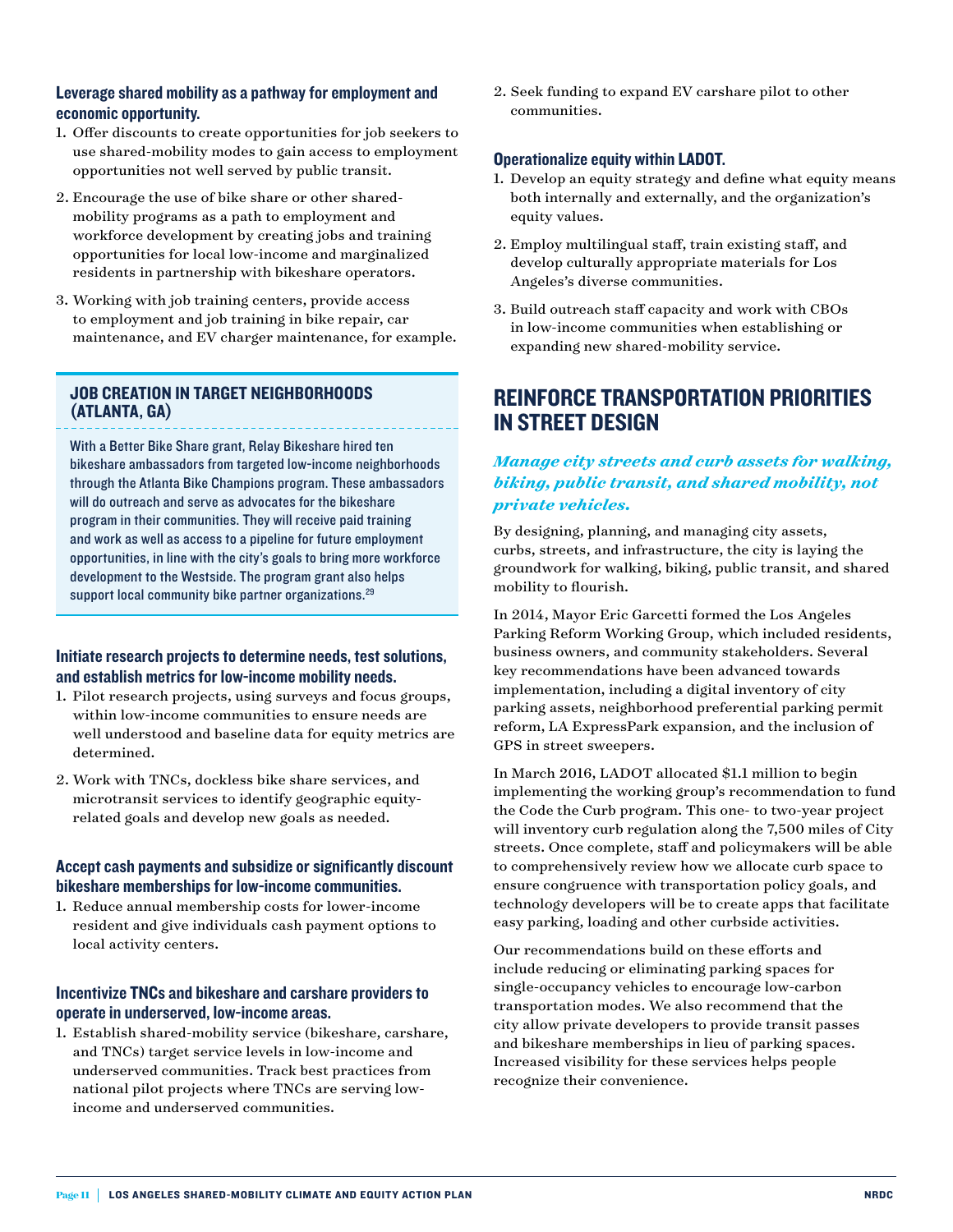#### Reduce or eliminate required parking ratios in zoning code.

- 1. Incentivize developers and property owners to offer options such as transit passes, bike parking, or carshare pods in lieu of vehicle parking spaces.
- 2. Unbundle parking requirements from existing land uses and future development.
- 3. Support amending the federal commuter benefit tax codes to eliminate the pretax parking benefit and replace it with a benefit for new shared-mobility modes, such as bikeshare and microtransit.

#### LESS ZONING FOR PARKING (AUSTIN, TX)

Within Austin's urban core, developers can set aside carsharing spaces in their buildings in exchange for significantly reduced parking requirements, which is the minimum amount of parking required for each type of building development. This policy helps increase incentives for carsharing and reduces incentives for private car ownership. The city's Land Development Code (Section 25-6-478.E.3) specifies that developers can exchange one carsharing space for a 20-space reduction in the typical parking required, up to a maximum overall parking reduction of 40 percent.

#### Establish and expand permits for on-street and free-floating carshare.

1. Adopt a permit and fee structure that enables carsharing services to park on the streets, so that the management of street spaces is encouraging more transportation choices.

#### ON-STREET PARKING PILOT (SEATTLE, WA)

On-street carshare parking increases visibility and encourages carshare membership. Seattle's 2013 pilot program initially offered 350 on-street parking spaces and ultimately led the city council to approve up to 3,000 free-floating carshare vehicles. More than 70,000 Seattle residents have become carshare members since then.

#### Create incentives to increase vehicle occupancy, including rideshare and ridesource.

1. Prioritize high-occupancy vehicles (HOVs) over single- or zero-occupancy vehicles (as may be the case when autonomous vehicles are on our streets). This could include allowing vehicles to use dedicated bus lanes, preferential pickup/drop-off locations at airports and transit stations for HOVs, or reduced permit or other fees.

#### Expand the protected bike lane infrastructure program.

1. Prioritize protected bike lanes to reduce conflicts with vehicles. Research TNC pickup/drop-off hot spots and pilot dedicated loading zones for TNCs that are designed to minimize conflicts with bicyclists, pedestrians, and public transit.

#### PROTECTED BIKE LANES/DEDICATED INFRASTRUCTURE (CHICAGO, IL)

In 2016, Chicago won Bicycle Magazine's award for best biking city in the United States for installing the most miles of protected bike lanes of any city. Dedicated bike lanes are necessary for successful bikeshare systems because they create safer roads and encourage participation by a broader and larger audience, especially among younger and older riders.<sup>30</sup> Protected bike infrastructure also reduces congestion and costs for all modes of transport. Analysis of seven major U.S. cities shows that as cities build more bike lanes, the number of cyclists on the road increases and the risk of a cyclist being killed or severely injured drops, often dramatically.<sup>31</sup> Streets with protected bike lanes have seen up to 90 percent fewer injuries per mile than those with no bike infrastructure.<sup>32</sup>

#### Establish scooter pods to supplement bikesharing for short- and medium-distance rides.

1. Invite scooter companies to implement electric scooter charging and docking station systems as well as kick scooter stations.

#### Create a comprehensive curb and streetscape inventory and management assessment and use the data as a tool to manage curbs for shared mobility.

- 1. Begin the first phase of the Los Angeles City Councilfunded Code the Curb program to inventory existing curb use regulations on city streets.
- 2. Designate drop-off and pickup zones for TNCs in congested areas to improve safety and create clarity for both drivers and riders along busy curbsides.
- 3. Create and promote a standard process to convert curb parking spaces for other uses, such as parklets (small seating areas or green spaces), plazas, and bike corrals, especially in areas with high volumes of pedestrians and bicyclists.
- 4. Manage curb areas near major transit stations to facilitate multimodality and minimize conflicts between vehicles (buses, taxis, private vehicles, etc.), pedestrians, bicyclists, and transit riders. Include curb areas for bicycle parking and carshare facilities where space allows.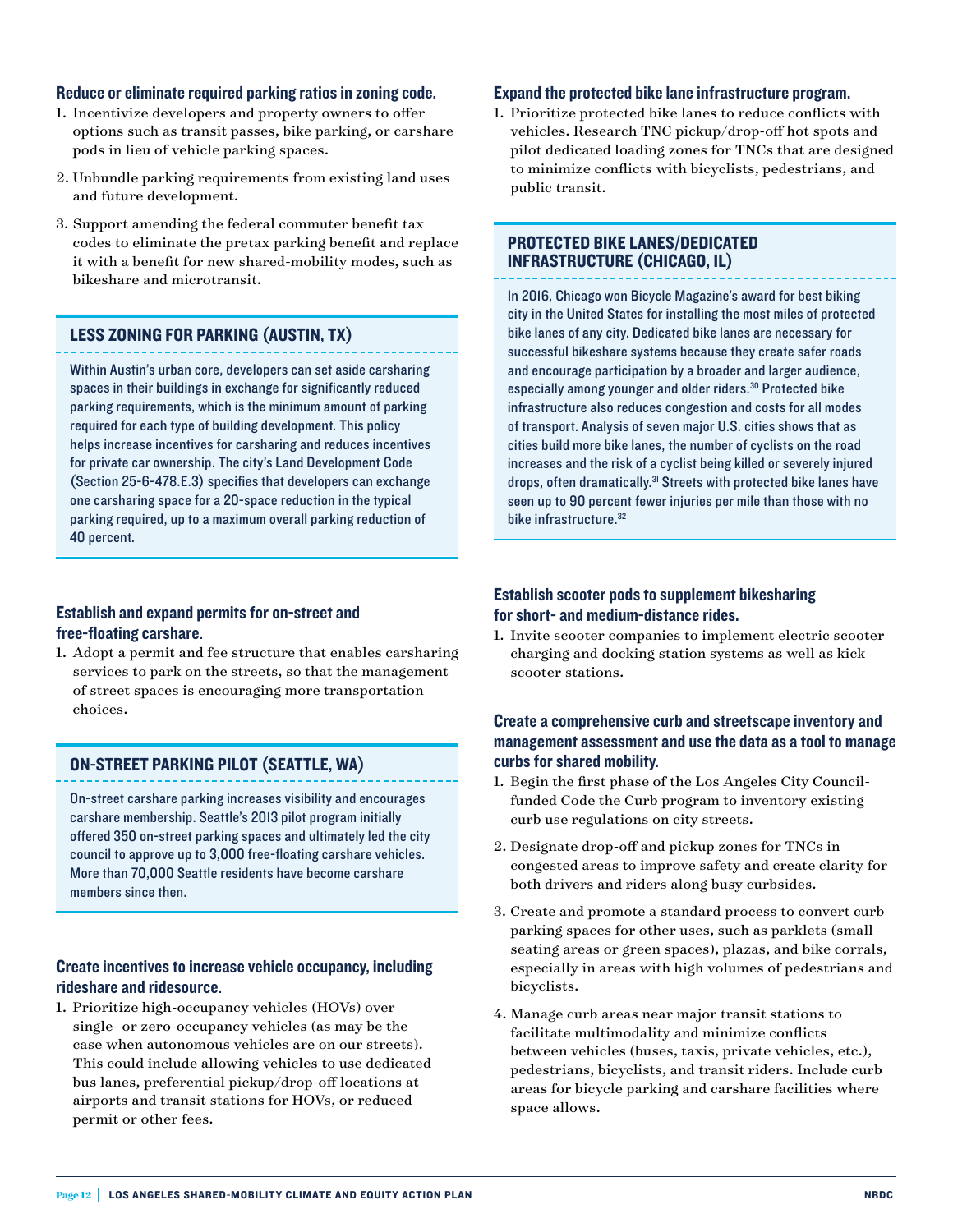## ELECTRIFY VEHICLES AND INFRASTRUCTURE

#### *Electrify shared-mobility vehicles and build EV charging infrastructure.*

Since 2013, EV sales have grown exponentially.<sup>33</sup> In 2016, more than 159,333 EVs were sold in the United States. About half of those sales took place in California, and Los Angeles alone accounted for 9 percent of national sales.<sup>34</sup> Although this trend is helping to cut the city's greenhouse gas emissions, the city should incentivize the incorporation of EVs for TNC fleets, employee carpools, vanpools, and the city fleet. To that end, the city has set the goal of electrifying 80 percent of the city fleet by 2025.

In order to reach its ambitious goal, the city needs to invest more in EV charging infrastructure. The upfront cost of converting any fleet to EVs can be prohibitive, but some cities, like Indianapolis, have used federal EV rebates to ease that burden, although these rebates are now threatened. Other cities, like Atlanta, are working with EV financing companies. Vision Fleet, for example, is working with Atlanta to launch a 50 EV pilot program to help the city reach its emissions reduction goals.

In 2017, Los Angeles launched an EV carshare pilot program for disadvantaged communities. City policymakers should continue to use price incentives and planning policies to expand electrification of all sharedmobility modes. Los Angeles should continue to invest in public EV infrastructure and to find ways to encourage more EV infrastructure in private garages as well.

#### Create incentives for use of EVs for carshare, vanpool, rideshare, and ridesource.

- 1. Incentivize TNC and taxi and car-sharing fleets to electrify through the provision of charging stations, as Southern California Edison (SCE) and San Diego Gas & Electric (SDG&E) have proposed to do.
- 2. Offer preferential access to pickup and drop-off zones at Los Angeles International Airport for an electrified TNC fleet.

#### Increase access and adjust policies to expand EV charging infrastructure.

- 1. Provide charging stations to support an electrified LADOT bus fleet.
- 2. Support L.A. Unified School District's electrification pilot program for school buses funded by South Coast Air Quality Management District.
- 3. Strengthen building code requirements for charging station prewiring in new multifamily construction and install charging stations at multi-unit dwellings and workplaces (as Southern California Edison is doing).
- 4. Accelerate installation of electric vehicle charging stations on utility poles and streetlights, and in offstreet parking facilities.
- 5. Use partnerships to increase access to EV charging stations. Partners could include electric utilities, Electrify America, and other EV charging companies.

## DESIGN SEAMLESS TECHNOLOGY SYSTEMS

#### *Create seamless and widely accessible transit rider information, payment, and data systems.*

The TAP card used for most Los Angeles buses and trains is not currently usable across all carshare, bikeshare, or ridersourcing trips. This disconnect forces riders to carry multiple payment media and download multiple apps to secure and pay for rides.

To correct this, policymakers should create seamless and widely accessible systems for traveler information, singleplatform payments, and data. User-centric systems should make public transit and shared mobility as easy to use as possible and accessible to all communities.

To be fair, integrating these systems across public and private entities is not simple. Barriers include differing fare structures and back-end payment systems. The city needs to identify partners to work toward integration to increase ridership and, in turn, reduce car ownership and greenhouse gas emissions.

Smartphones can serve as secure and convenient ticketing devices, and can be integrated with trip planning apps that provide real-time travel information. The TNCs and bikeshare program in Los Angeles require credit card payments, which excludes unbanked travelers. Fortunately, though, members of the Los Angeles EV Carshare in Disadvantaged Communities pilot will soon be able to access the system with their TAP cards.

#### PHILADELPHIA'S BETTER BIKESHARE PARTNERSHIP

Philadelphia has a \$100,000 reserve fund to cover bikes damaged or stolen by those who paid with cash, allowing expanded access to users who don't have a credit card linked to their accounts.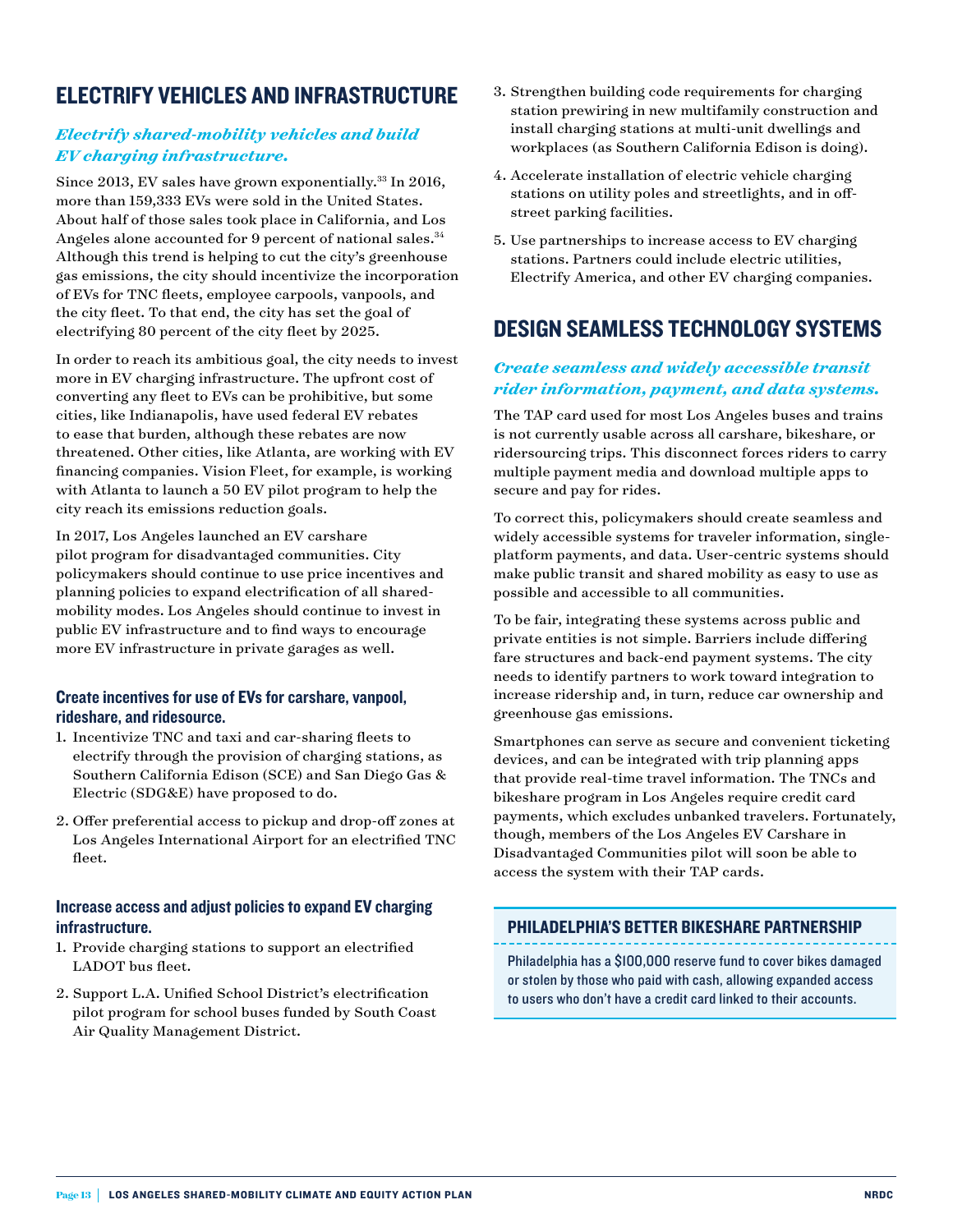#### Create a single routing, booking, and payment platform to enable access to all mobility options.

- 1. Continue working with Los Angeles Metro to roll out the next iteration of TAP featuring a single payment platform that includes public transit, bike share, taxis, EV carsharing, other carsharing, and possibly TNCs.
- 2. Support and integrate Mobility as a Service by integrating tap TAP into new mobility services.

#### Implement methods for cash payments.

1. Explore technological and financing strategies to offer cash payments for bikeshare program, carshare services, carpool, microtransit, and TNC rides.

## ACQUIRE DATA TO BETTER MANAGE THE PUBLIC REALM

#### *Foster data exchange between shared-mobility providers and the city.*

Currently, universities and nonprofits bear the brunt of the responsibility for collecting and analyzing data on shared mobility. This is not sustainable. As shared mobility expands, clearly defined data disclosure requirements between private operators and the city are imperative.

LADOT's Urban Mobility in a Digital Age plan recommends conducting an inventory of all current data assets and creating a centralized data catalog for all departments. The report also suggests creating roles and responsibilities within LADOT for managing and analyzing city transportation data, and then identifying gaps and prioritizing the collection of data necessary to meet policy goals. The report further recommends that the agency develop a template contract for working with academia, nonprofits, and private companies that outlines the types of data that must be shared and how. This template would streamline city engagements. Urban Mobility in a Digital Age also recommends conducting data security audits, and establishing baseline standards for data security.

In working with private shared mobility companies, LADOT should require that TNCs share data in exchange for access to the city-owned streets, curbs and other assets that make TNCs viable. Networks of transportation professionals, such as the National Association of City Transportation Officials (NACTO), can gather best practices and recommend policies that encourage governments to adopt these requirements and bring them to scale, providing more certainty to the industry.

When requiring data from third parties, the City should balance businesses' ability to be competitive and profitable, while obtaining enough data to serve the public

good effectively. This data should be managed and verified by a third party (such as the World Bank's Open Transport Partnership) to protect consumer privacy and ensure private companies are reporting all required information. To protect individual privacy, Urban Mobility in a Digital Age suggests minimum thresholds for levels of aggregation before sharing public data on the City's open-data portal, data.lacity.org.

New data could spur analyses, apps, and other initiatives that help riders navigate, planners manage, and the private sector enhance the transportation system. Data related to emerging issues on TNCs, autonomous vehicles, and connectivity could help integrate Los Angeles's current transportation systems with emerging technologies and platforms. Los Angeles should also establish regular institutional assessments of usage, effectiveness, and impact of shared mobility. An iterative and robust monitoring and decision-making structure would promote continuous improvement of system design, operations, and management.

#### Develop specifications for gathering data from mobility providers.

- 1. Complete an internal transportation data inventory to determine the data sets the city maintains, those it has access to, and those that would be important to obtain.
- 2. Standardize the types of data LADOT collects and the method of collection. Develop a strategy for centralized data storage and access.
- 3. Work with the TNCs, shared-mobility operators, and researchers to uncover barriers to data sharing.
- 4. Incentivize TNCs to share valuable data sets on travel behavior.

#### Share transportation data to address privacy concerns and inspire innovation.

- 1. Post all city-based nonconfidential transportation data sets for innovators to use on Los Angeles's Open Data portal.
- 2. Determine opportunities for sharing transportation data among the different operational divisions at LADOT.

## ENACT SYSTEMIC POLICIES

#### *Design systemwide policies and programs to enhance environmental and social performance of all shared-mobility modes.*

Policymakers should strengthen regional policies and programs that incentivize travelers to shift from driving alone in private vehicles to sustainable and equitable transportation modes.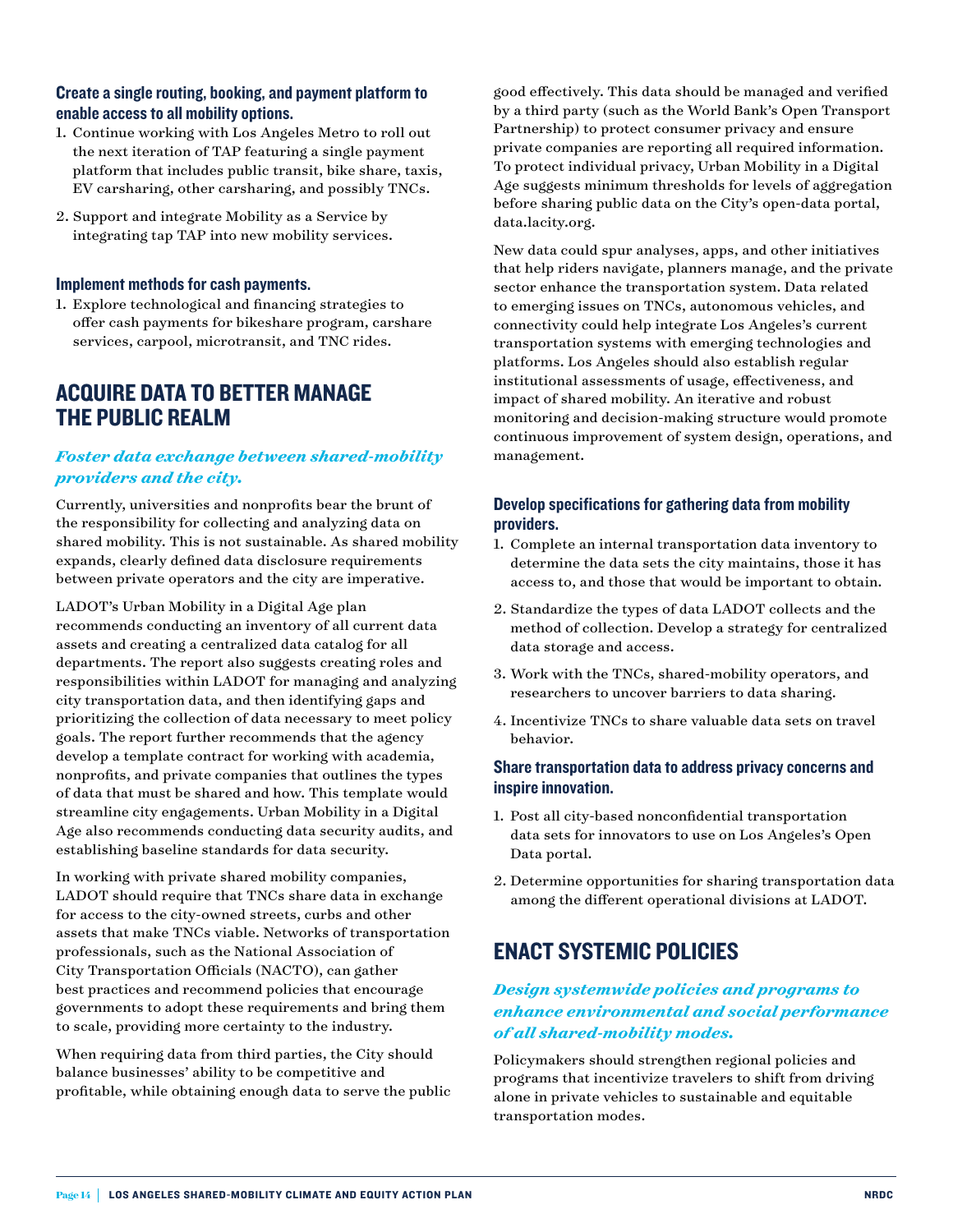

Cities have historically approached this through the creation of transportation demand management (TDM) policies and programs that seek to reduce the number of people driving into congested areas at peak times. TDM policies and programs typically include requiring large employers to support carpool formation, offering cash to employees in lieu of parking, subsidizing transit passes and providing secure bike parking.

Several cities have gone further to reduce congestion by implementing congestion pricing programs. This policy uses price incentives to manage access to the most congested streets or highways. Charges could be applied in different ways depending on the local context, including fees to access a congested area, to drive on certain congested roads, to use a dedicated express lane on a highway, or to access high-demand parking. Other approaches include fees on vehicle-miles traveled, gas taxes, and vehicle emissions.

Pricing streets and highways has successfully alleviated congestion, improved air quality, and reduced collisions in the cities that have implemented it. London's congestion charge initiative reduced vehicle kilometers traveled in the city by 11 percent since 2003, and Stockholm's reduced traffic in its central core by 20 percent five years after its launch in 2006.

As part of its 100 Hours Campaign, the Southern California Association of Governments is currently studying congestion pricing combined with enhanced mobility

options to manage peak period traffic. Metro has also proposed a congestion mitigation fee for new development projects in Los Angeles County to support transportation projects within local jurisdictions. Finally, LADOT has successfully implemented LA Express Park, a pricingbased parking management program that helps ensure parking is available in the busiest commercial districts in Los Angeles.

#### Implement pricing strategies to reduce congestion.

1. Partner with local transportation agencies to secure funds to deploy innovative pricing pilots in Los Angeles's traffic hot spots.

#### Strengthen the Transportation Demand Management Ordinance.

- 1. Continue to promote proven demand management strategies to reduce the number of commuters driving alone, by promoting telecommuting, flexible work hours, carpools and vanpools, transit subsidies, and guaranteed ride-home programs.
- 2. Update, modernize, and strengthen the city's Transportation Demand Management Ordinance to include shared-mobility services.

#### Proactively plan for autonomous vehicles.

1. Leverage a citywide autonomous vehicle working group to consider possible scenarios and assess related impacts on broad land use and transportation planning.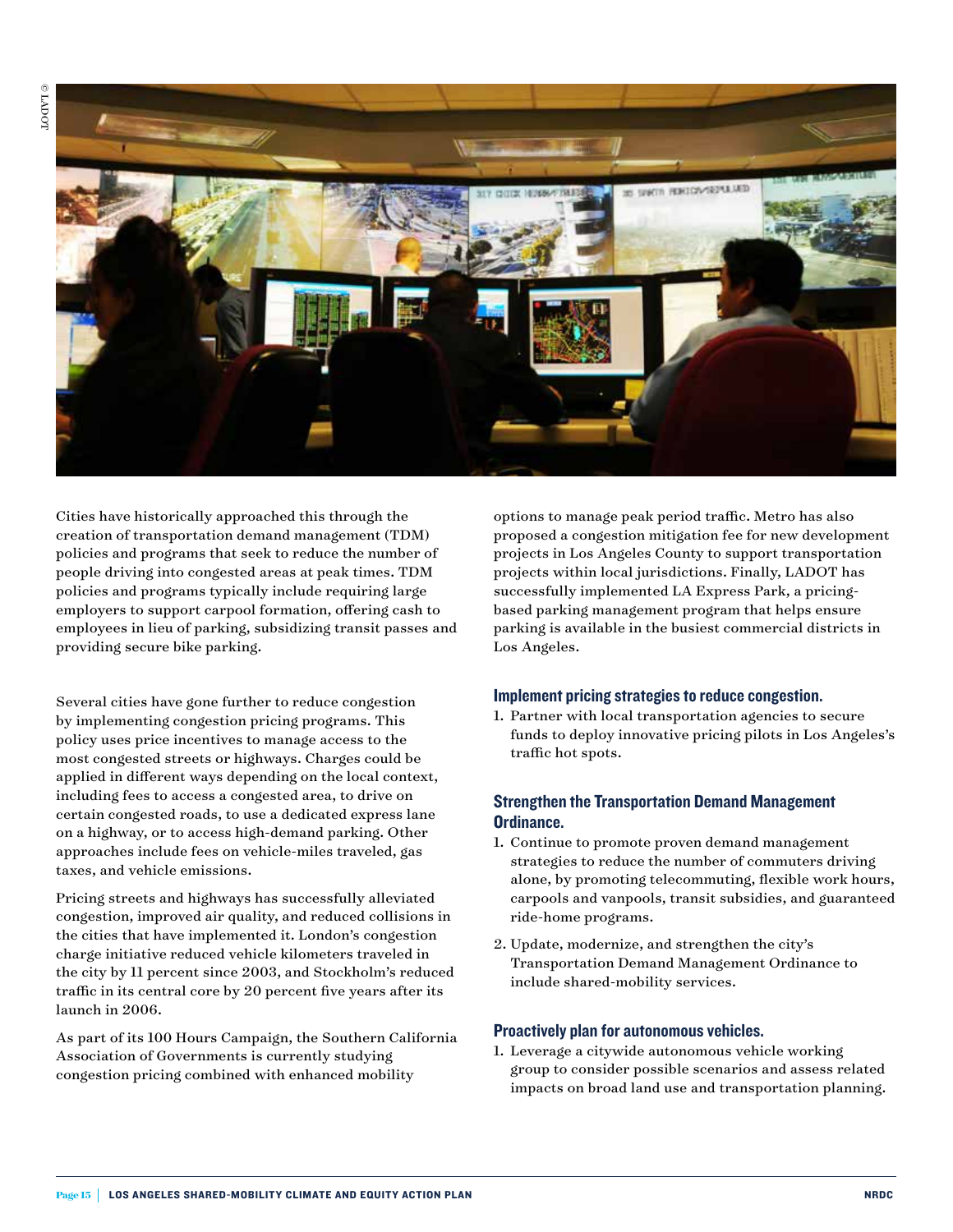| <b>SHARED-MOBILITY CLIMATE AND EQUITY STRATEGY MATRIX</b>                   |                                                                                                                                                         |                                                         |                                                                           |                                  |                                   |                                  |  |  |  |  |
|-----------------------------------------------------------------------------|---------------------------------------------------------------------------------------------------------------------------------------------------------|---------------------------------------------------------|---------------------------------------------------------------------------|----------------------------------|-----------------------------------|----------------------------------|--|--|--|--|
| <b>GUIDING</b><br><b>STRATEGY</b>                                           | <b>RECOMMENDED ACTION</b>                                                                                                                               | <b>SHARED-</b><br><b>MOBILITY</b><br><b>MODES</b>       | <b>LEAD AGENCY AND</b><br><b>PARTNERS</b>                                 | <b>IMPLEMENTATION TIME FRAME</b> |                                   |                                  |  |  |  |  |
|                                                                             |                                                                                                                                                         |                                                         |                                                                           | <b>NOW</b><br>$(1-2$ YRS)        | <b>MEDIUM TERM</b><br>$(3-5$ YRS) | <b>LONG TERM</b><br>$(5-25$ YRS) |  |  |  |  |
| <b>Embed Equity</b><br><b>Outcomes</b>                                      | Prioritize community engagement and<br>crowdsource shared-mobility location<br>preferences and increase overall access                                  | All                                                     | <b>LADOT</b>                                                              | ✓                                | ✓                                 | ✓                                |  |  |  |  |
|                                                                             | Leverage shared mobility as a pathway for<br>employment and economic opportunity                                                                        | All<br>(especially<br>bikeshare)                        | <b>LADOT</b> with<br>community<br>and economic<br>development<br>partners | ✓                                | ✓                                 | ✓                                |  |  |  |  |
|                                                                             | Initiate research projects to determine<br>needs, test solutions, and establish metrics<br>for low-income mobility needs                                | All                                                     | <b>LADOT</b> with<br>academic partners                                    | ✓                                |                                   |                                  |  |  |  |  |
|                                                                             | Accept cash payments and subsidize or<br>significantly discount bikeshare memberships<br>for low-income communities                                     | <b>Bikeshare</b><br>Carshare                            | <b>LADOT</b> and Metro<br>with TAP and<br>vendors                         | ✓                                | ✓                                 | ✓                                |  |  |  |  |
|                                                                             | Incentivize TNCs and bikeshare and<br>carshare providers to operate in underserved,<br>low-income areas                                                 | Carshare<br>Ridesource<br>Rideshare<br><b>Bikeshare</b> | <b>LADOT</b>                                                              | ✓                                | ✓                                 | ✓                                |  |  |  |  |
|                                                                             | Operationalize equity within LADOT                                                                                                                      | All                                                     | <b>LADOT</b>                                                              | ✓                                | $\checkmark$                      | ✓                                |  |  |  |  |
| Reinforce<br><b>Transportation</b><br><b>Priorities in Street</b><br>Design | Reduce or eliminate required parking ratios in<br>zoning code                                                                                           | All                                                     | <b>LADOT</b> with<br><b>Department</b><br>of City Planning                | ✓                                | ✓                                 |                                  |  |  |  |  |
|                                                                             | Establish and expand permits for on-street<br>and free-floating carshare                                                                                | Carshare                                                | <b>LADOT</b>                                                              | $\checkmark$                     |                                   |                                  |  |  |  |  |
|                                                                             | Create incentives to increase vehicle<br>occupancy, including rideshare and ridesource                                                                  | All                                                     | <b>LADOT</b>                                                              |                                  | ✓                                 | $\checkmark$                     |  |  |  |  |
|                                                                             | Expand the protected bike lane infrastructure<br>program                                                                                                | <b>Bikeshare</b>                                        | <b>LADOT</b>                                                              | ✓                                | ✓                                 |                                  |  |  |  |  |
|                                                                             | Establish scooter pods to supplement<br>bikesharing for short- and medium-distance<br>rides                                                             | Scooter-share<br><b>Bikeshare</b>                       | <b>LADOT</b>                                                              | ✓                                | ✓                                 |                                  |  |  |  |  |
|                                                                             | Create a comprehensive curb and streetscape<br>inventory and management assessment and<br>use the data as a tool to manage curbs for<br>shared mobility | Carshare<br>Ridesource<br>Rideshare<br>AV               | <b>LADOT</b>                                                              | ✓                                | ✓                                 |                                  |  |  |  |  |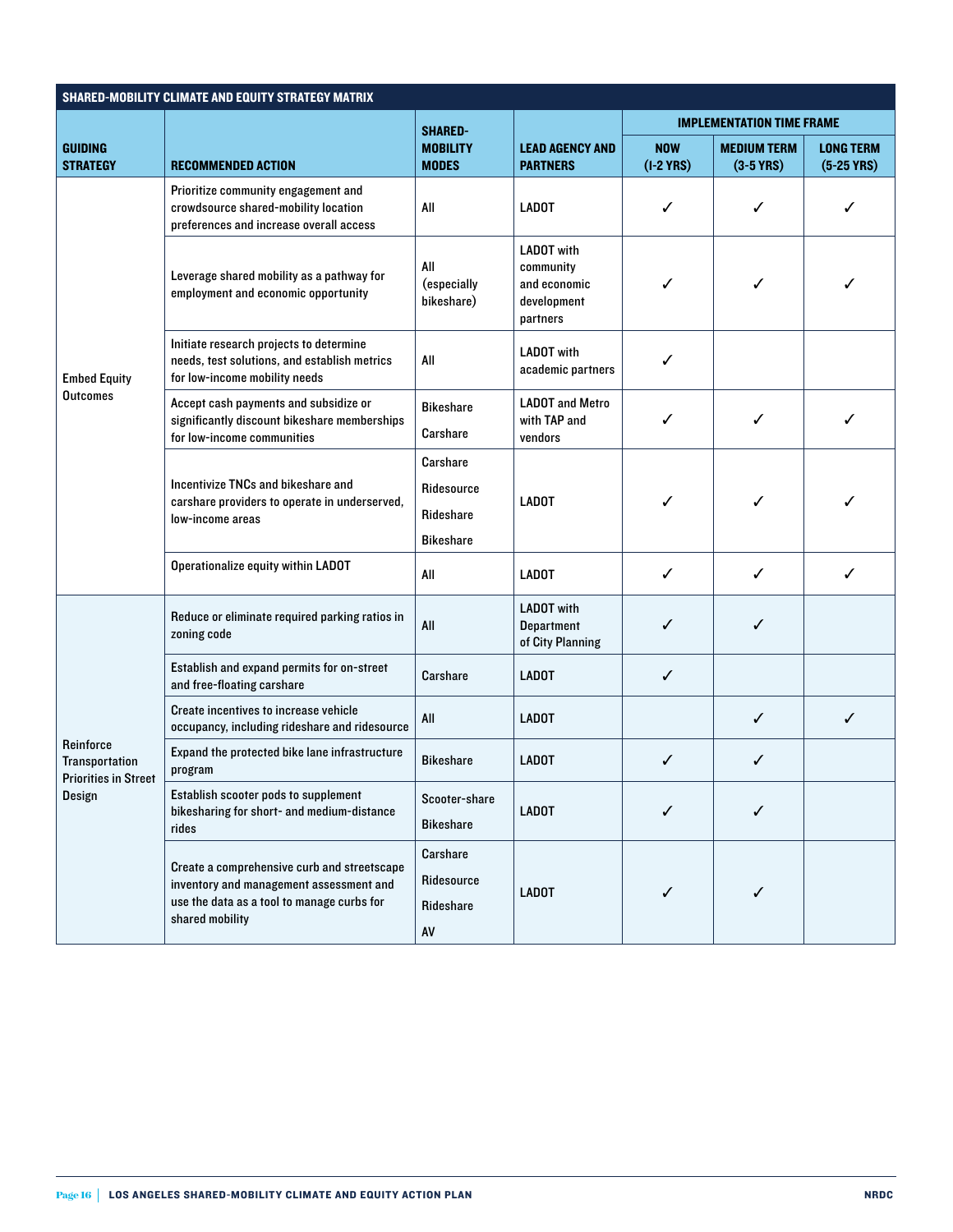| SHARED-MOBILITY CLIMATE AND EQUITY STRATEGY MATRIX                 |                                                                                                       |                                           |                                                                                                                                                                                          |                                  |                                   |                                  |  |  |  |  |  |
|--------------------------------------------------------------------|-------------------------------------------------------------------------------------------------------|-------------------------------------------|------------------------------------------------------------------------------------------------------------------------------------------------------------------------------------------|----------------------------------|-----------------------------------|----------------------------------|--|--|--|--|--|
|                                                                    |                                                                                                       | <b>SHARED-</b>                            |                                                                                                                                                                                          | <b>IMPLEMENTATION TIME FRAME</b> |                                   |                                  |  |  |  |  |  |
| GUIDING<br><b>STRATEGY</b>                                         | <b>RECOMMENDED ACTION</b>                                                                             | <b>MOBILITY</b><br><b>MODES</b>           | <b>LEAD AGENCY AND</b><br><b>PARTNERS</b>                                                                                                                                                | <b>NOW</b><br>$(1-2$ YRS)        | <b>MEDIUM TERM</b><br>$(3-5$ YRS) | <b>LONG TERM</b><br>$(5-25$ YRS) |  |  |  |  |  |
| <b>Electrify Vehicles</b><br>and Infrastructure                    | Create incentives for use of EVs for carshare,<br>vanpool, rideshare, and ridesource                  | Carshare<br>Ridesource<br>Rideshare<br>AV | <b>LADOT</b>                                                                                                                                                                             | ✓                                | ✓                                 |                                  |  |  |  |  |  |
|                                                                    | Increase access and adjust policies to expand<br>Electric Vehicles charging infrastructure            | Carshare<br>Ridesource<br>Rideshare<br>AV | <b>LADOT</b> with<br>Department of<br>City Planning,<br><b>Department</b><br>of Building<br>and Safety,<br>Department of<br>Public Works, and<br>Department of<br><b>Water and Power</b> | ✓                                | ✓                                 |                                  |  |  |  |  |  |
| Design Seamless<br>Technology<br>Systems                           | Create a single routing, booking, and<br>payment platform to enable access to all<br>mobility options | All<br>(primarily<br>transit)             | <b>LADOT</b> with Metro<br>and partners                                                                                                                                                  | ✓                                | ✓                                 |                                  |  |  |  |  |  |
|                                                                    | Implement methods for cash payments                                                                   | All                                       | <b>LADOT</b> with Metro<br>and partners                                                                                                                                                  | ✓                                | ✓                                 |                                  |  |  |  |  |  |
| <b>Acquire Data to</b><br><b>Better Manage</b><br>the Public Realm | Develop specifications for gathering data<br>from mobility providers                                  | All                                       | <b>LADOT with TNCs</b><br>and community<br>partners                                                                                                                                      | ✓                                |                                   |                                  |  |  |  |  |  |
|                                                                    | Share transportation data to address privacy<br>concerns and inspire innovation                       | All                                       | <b>LADOT</b> and Metro                                                                                                                                                                   | ✓                                | ✓                                 | ✓                                |  |  |  |  |  |
| <b>Enact Systemic</b><br><b>Policies</b>                           | Implement pricing strategies to reduce<br>congestion                                                  | Carshare<br>Ridesource<br>Rideshare<br>AV | <b>LADOT</b>                                                                                                                                                                             |                                  | ✓                                 | ✓                                |  |  |  |  |  |
|                                                                    | <b>Strengthen the Transportation Demand</b><br><b>Management Ordinance</b>                            | All                                       | <b>LADOT</b> with<br><b>Department</b><br>of City Planning                                                                                                                               | ✓                                | ✓                                 |                                  |  |  |  |  |  |
|                                                                    | Proactively plan for autonomous vehicles                                                              | <b>AV</b>                                 | <b>LADOT and AV</b><br><b>Working Group</b>                                                                                                                                              | ✓                                | ✓                                 | ✓                                |  |  |  |  |  |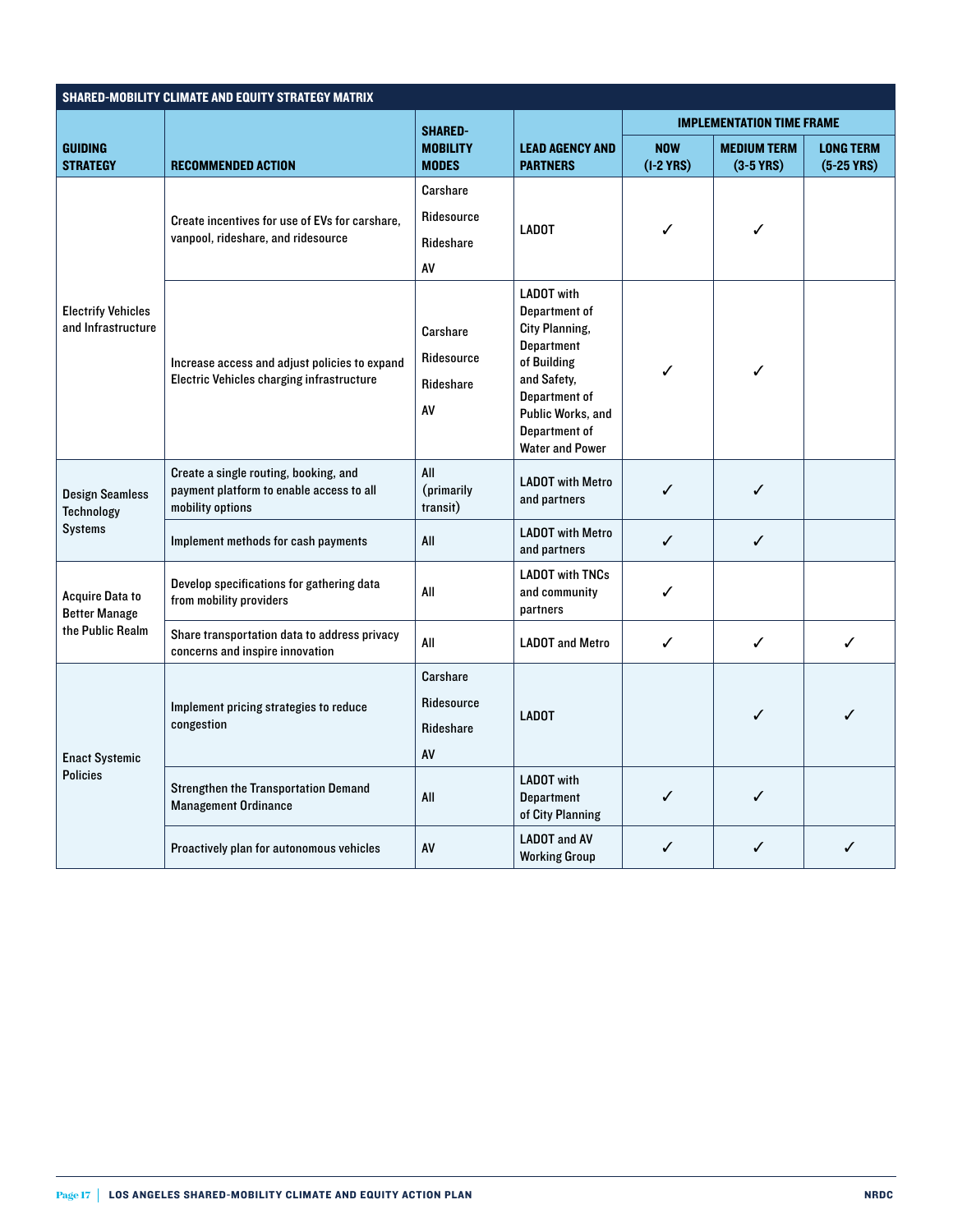Now that we've explored the recommendations in more detail, we examine each shared-mobility mode in Los Angeles, as well as key challenges that are addressed by the recommendations above.

## BIKESHARING IN LOS ANGELES

Bikesharing is the short-term use of a bicycle from a shared, communal fleet. Bikes are usually obtained from self-service docks or stations and must be returned after use to any station within the bikeshare system.

In July 2016, Metro Bike Share launched in Downtown Los Angeles with 1,000 bikes and 65 stations. Metro Bike Share offers monthly memberships for \$20, which allows free trips of 30 minutes or less and \$1.75 per half hour beyond that, and annual \$40 memberships for which all trips come with an additional charge of \$1.75 per half hour of use.<sup>35</sup> Metro offers a 40 percent discount on the monthly rate with corporate memberships.<sup>36</sup> Bike Share works on the same TAP cards that are used for Metro buses and trains. To offset costs, Metro is seeking sponsorships to private entities. Metro uses a shared-mobility dashboard to share information on total trips, passes sold, and other data with the public and policymakers. Metro also used online polls to site bike-share stations.

In the first two months, user adoption averaged 73 trips per bike, a slower pace than in other large American cities. In October 2016, Metro approved \$42 million in new funding to expand into the communities of Venice, San Pedro, Wilmington, and Pasadena in 2017.<sup>37</sup> Between 2018 and 2021, Metro Bike Share expects to expand to Westlake, Koreatown, University Park, Hollywood, West Hollywood, Marina del Rey, Huntington Park, North Hollywood, and East Los Angeles.

Other cities in the Los Angeles region – Santa Monica, West Hollywood, Beverly Hills, and Long Beach – have their own bikeshare programs with separate system operators. Regional integration with cities that have existing contracts with different vendors is a key challenge. Interoperability of vendors and payment systems across multiple bikeshare programs is critical to the success of bikeshare in the coming years.

The National Association of City Transportation Officials' 2015 report outlined factors for bikeshare success.<sup>38</sup> Overall, large systems with stations placed closely together have a far better chance of success than small,

disconnected bikeshare systems. Bikeshare use is driven by the convenience of pickup and drop-off locations within easy walking distance of departure points and final destinations. Providing many station options, ideally spaced no more than 1,000 feet apart, greatly increases membership.

#### Challenges Facing Bikesharing

System size, contiguity, and regional integration are common challenges for bikeshare programs. These programs also often lack appropriate engagement with low-income communities. In response, Philadelphia's PeopleForBikes, a part of the Better Bike Share Partnership, is administering \$900,000 over three years to support nine bikeshare programs across the United States that are working to make these programs more equitable. In 2016, the L.A. County Bike Coalition (LACBC) received one of these grants working with Multicultural Communities for Mobility. LACBC will use these funds to help LADOT and Los Angeles Metro improve bikeshare equity.

#### BikeShare Specific Recommendations

- 1. Integrate flexible parking options, including anywhereparking using in-bike locking technology as well as designated stations.
- 2. Add data trackers to shared bikes: Collect data to determine the frequency of use, length of trips, average speed, etc. Include sensors to track miles traveled and associated greenhouse gas reductions.
- 3. Create a balanced portfolio of sites serving different types of trips. Analyze performance within each context.
- 4. Create a regional bikeshare working group to encourage interoperability.
- 5. Streamline technology integration as well as fare structures.
- 6. Install digital bike counters along main corridors to inform and engage riders and other community members.
- 7. Offer new incentives (e.g., bike-for-free day, bike-towork day), distribute bikeshare passes through health programs, and provide recognition programs for city employees who travel the most miles by bike.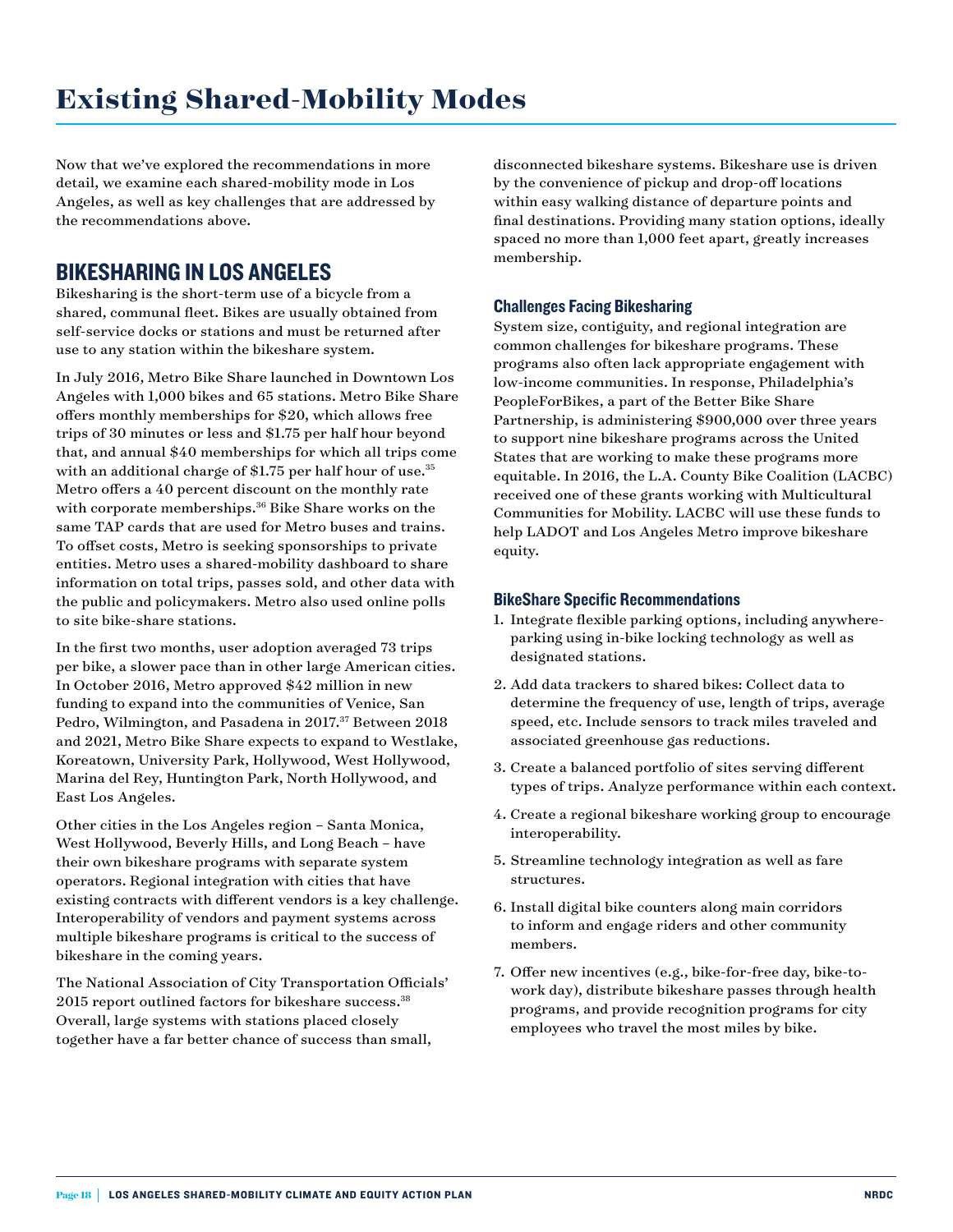## CARSHARING IN LOS ANGELES

Carsharing began as a decentralized version of the traditional car rental, with a rent-by-the-hour, frictionless system. It has now evolved to include point-to-point, oneway, and peer-to-peer models with memberships in varying price ranges. Carsharing is characterized by shorterterm use, lack of an intermediary, and a membership arrangement. Since 1994, a total of 50 carsharing operations have started in North America, of which 33 are still operating.

Some of the largest carshare providers are Zipcar and car2go. Zipcar provides the majority of carshare service in the Los Angeles region, with more than 350 vehicles. Zipcar has been operating in Los Angeles County since 2008 and began its free-floating car-sharing service locally in 2016.39 Metro recently entered into a partnership with Zipcar that offers hourly or daily reservations at ten Metro park- and-ride transit locations.40 Car2go rents smaller vehicles point-to-point by the minute and is available in more cities than Zipcar, but no longer operates in the Los Angeles area.

In 2015, WaiveCar launched in Santa Monica with sponsorship from the health insurance corporation Oscar. WaiveCar rents its fleet of 20 cars for two-hour periods. It plans to expand to 400 cars throughout the region. WaiveCar is the first carshare to use advertising revenue as part of its business model.

GM recently launched Maven, an on-demand hourly carshare, in Los Angeles with an initial fleet of 60 vehicles at 24 sites throughout the city. Maven rents GM vehicles for \$8 per hour. Other car manufacturers are following suit in the urban carshare business.<sup>41</sup>

In 2015, the EV Car Sharing Pilot for Disadvantaged Communities was launched in Los Angeles, pursuant to the Charge Ahead California Initiative.42 This program aims to help low-income residents gain access to 100 electric and hybrid vehicles and more than 200 charging stations in Westlake, Pico-Union, South Los Angeles, and Koreatown. These communities were shown to be most burdened by pollution according to the CalEnviroScreen index.

The project aims to avert the purchase of 1,000 private vehicles with conventional internal combustion engines, cutting an estimated 2,150 tons of carbon dioxide emissions per year.

#### Challenges Facing Carsharing

Carsharing has a limited presence in Los Angeles. Los Angeles is inherently challenged by its dispersed residential and employment centers, and a built environment that has largely developed around the private automobile.

A major barrier to carsharing expansion is the lack of dedicated on-street parking for shared cars.

#### SAN FRANCISCO CARSHARING CASE STUDY

San Francisco rents parking spaces to carshare companies for \$50 to \$250 per month and charges a \$400 installation fee for each space. In 2011, the San Francisco Municipal Transportation Agency (SFMTA) enacted the On-Street Pilot Permit Program, with the goal of collecting data and testing the feasibility of carshare expansion. This two-year pilot program allowed 200 on-street parking spaces, though it was initially cleared for 900 spaces. SFMTA distributed permits to qualified carshare organizations (CSOs) with pricing based on a cost recovery model, including administrative and enforcement costs, and meter revenue loss. The selected CSOs were City CarShare, Getaround, and Zipcar.

Each CSO was required to propose 150 parking spaces, which were then reviewed by SFMTA and other city agencies. Permit price incentives and minimum requirements ensured distribution across three city zones. In external review, CSOs were required to speak with fronting property owners, adjacent property owners, and business owners. Six groups of parking space proposals were discussed in six public hearings, and five were approved by the SFMTA Board of Directors.

Based on the findings of the pilot, SFMTA enacted its Vehicle Sharing Parking Permit Policy in July 2017, reserving up to 1,000 public parking spaces for certified CSOs. Permits will be distributed on a rolling basis. They will follow a similar zone permit model from the pilot study to ensure adequate citywide distribution. Geographic equity and access were highlighted in the definition and pricing of these zones.

The designated zones and permit pricing per space are as follows:

- Zone 1: Downtown and SoMa. \$285/month.
- Zone 2: NoPa, the Haight, Twin Peaks, Inner Sunset, and Inner Richmond. \$180/month.
- Zone 3: Western and Southern neighborhoods, including Outer Richmond, Outer Sunset, Ingleside, and Bayview. \$50/month.

Currently, 140,000 San Francisco residents use carsharing services, and each vehicle averages six hours of use per day. SFMTA estimates that carshares have prevented the use of up to 60,000 privately owned vehicles.<sup>43,44,45</sup>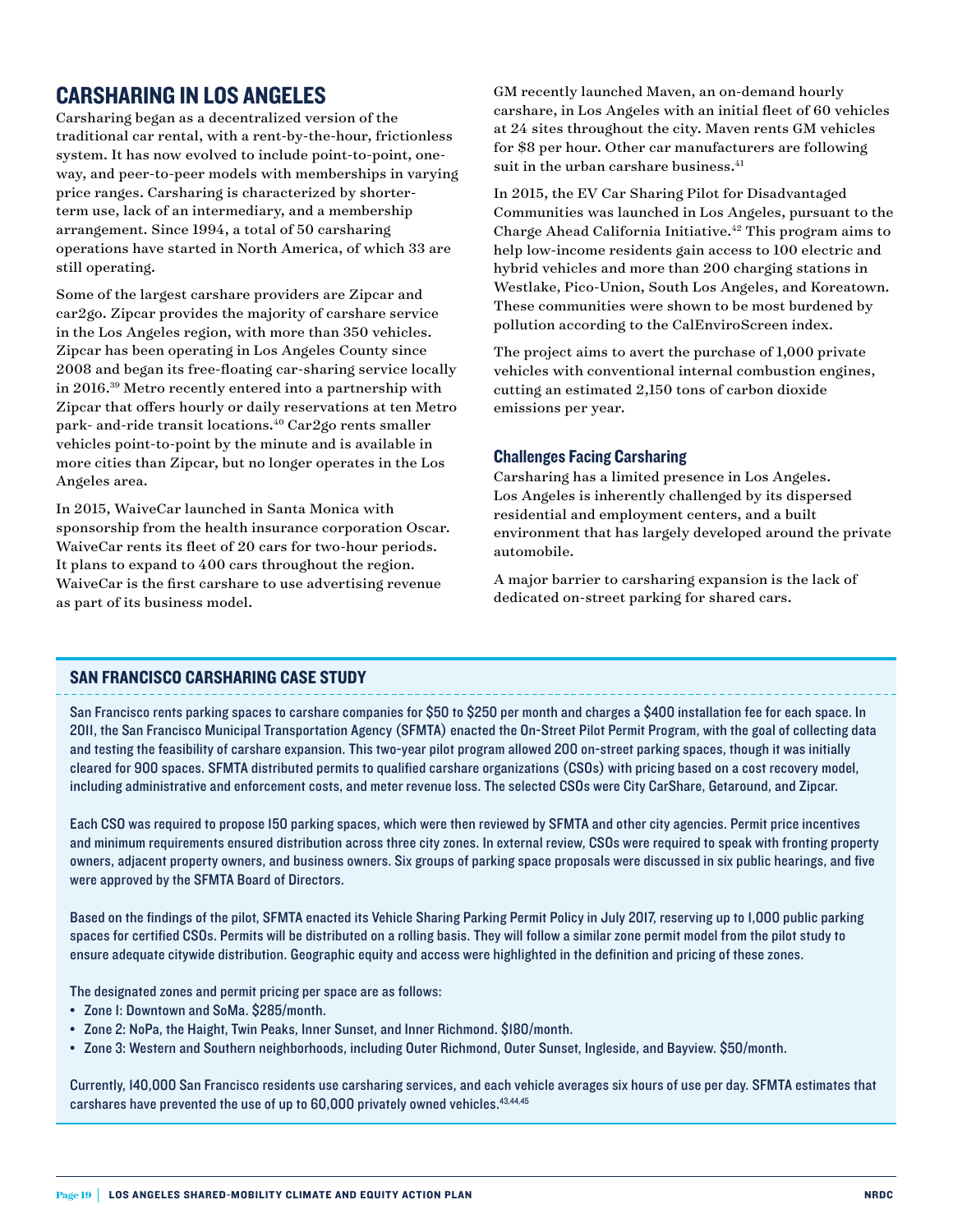

### RIDESOURCING IN LOS ANGELES

Ridesourcing uses private, nonprofessional drivers and their personal vehicles to offer rides for hire. TNCs provide the technology platform—usually smartphone applications like Uber or Lyft—to connect drivers and passengers by handling real-time trip requests and payment. Both Uber and Lyft have launched services that allow multiple passengers along similar routes to share the same vehicle for a discounted ride, in an arrangement known as ridesplitting.

#### GOOD FOR CITIES?

TNCs are disrupting traditional mobility, in some cases eliminating the need for a private vehicle. As such, they have garnered significant attention and venture funding.

TNCs maintain that their services help to fill empty seats in cars, take cars off the road, and provide users the convenience of car mobility without requiring car ownership. However, early data from New York City and San Francisco suggest that TNCs are introducing tens of thousands of new vehicles onto city streets, increasing congestion and pollution and undermining public transit, walking, and biking. Stronger, more thoughtful regulation of TNCs is warranted, yet some cities, including Los Angeles, lack authority to regulate them. This underscores the need for the leadership from the California Public Utilities Commission, which regulates the TNCs, and for further state legislation.

Since the advent of ridesourcing apps like Uber and Lyft in Los Angeles, prearranged taxi trips have fallen by 42 percent, and taxi trips overall have declined 30 percent.<sup>46</sup> Both have partnered with transit agencies in Los Angeles to explore how ridesourcing can complement public transit services as a first- and last-mile connector.

#### Challenges Facing Ridesourcing

Ridesourcing has complicated the regulation of the ridehailing industry, particularly regarding insurance, safety, and unionized labor. It has also threatened the market dominance of existing taxi companies. The on-demand, cashless, and often cheaper nature of ridesourcing has quickly made it a popular mode of travel.

The taxi industry has argued that TNCs have an unfair advantage since they are often regulated at the state level, whereas taxis are usually regulated by a city or other local municipality. This disparity affects how permits, training, insurance, background checks, safety, and data submission are handled. As a result, TNCs have been able to rapidly expand their businesses in most major cities. Taxi companies have tried to match the ease of ridesourcing platforms with new apps such as Curb, Flywheel, Arro, Way2Ride, and RideYellow.

Strong state level regulatory preemption limits the ability of cities to effectively integrate ridesourcing into local transportation planning decision, such as the number of taxis on the road and their rates, as well as regulation of TNCs. In 2015, the California State Assembly Bill AB650 would have expanded the state's reach by bringing taxicabs under regulation by California Public Utilities Commission, rather than each local city. It was vetoed by Governor Jerry Brown.47 The Los Angeles City Council voted to oppose the legislation, in part because it would mean the loss of income from taxi permit fees, and the inability to set environmental and equity service benchmarks for taxi companies.

Lyft and Uber still struggle to incentivize drivers to service lower-income neighborhoods or the suburbs. At least half of these kinds of trips are one way, forcing drivers to drive back to the city with no fare.<sup>48</sup> Furthermore, analysis shows that surge pricing—an increase in fare triggered in periods of high demand—draws more cars to and produces shorter wait times in wealthy neighborhoods, leaving lower-income neighborhoods with longer wait times.

TNCs have been reluctant to release their transportation data, citing proprietary, privacy, and competitive concerns. As state and local governments refine their shared-mobility planning and open-data policies, access to appropriate data will be necessary to pursue city goals, particularly equity targets and greenhouse gas emissions reductions.

Loss of city revenue is another challenge associated with the rise of ridesourcing. Revenue can be lost if TNCs do not pay for business licenses or if they take trips away from incumbent taxi services that pay city licensing and pickup fees. The rise of TNCs has correlated with falling taxi medallion values, representing another lost city revenue source. In New York, medallion values fell by 23 to 28 percent in 2015.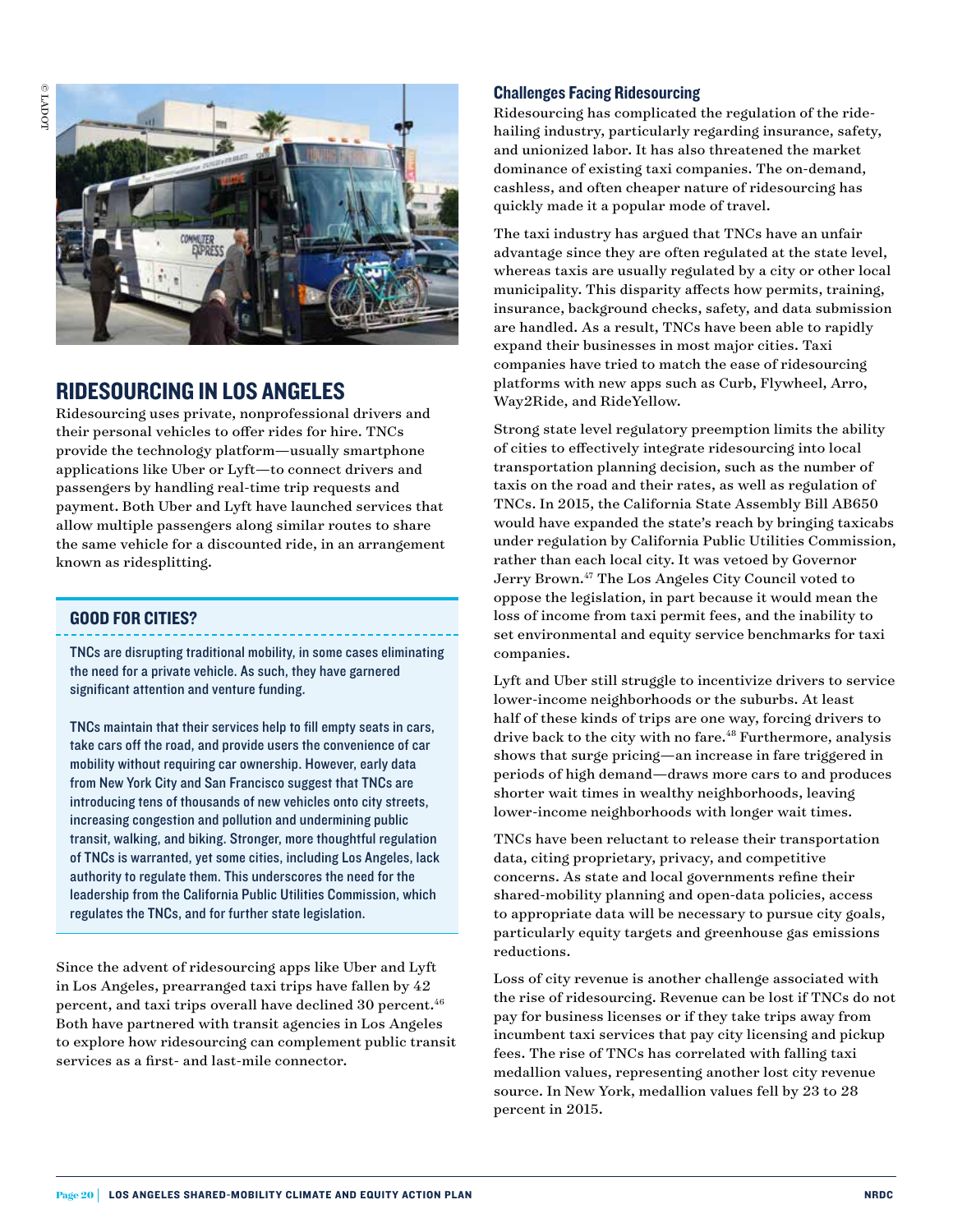## RIDESHARING IN LOS ANGELES

Ridesharing, not to be confused with ridesourcing, is often referred to as carpooling. The distinguishing difference between the two is that with ridesourcing services such as Uber, the driver does not share the same destination as the passenger(s). Ridesharing on the other hand implies that all occupants have the same or proximate destinations.<sup>49</sup> It involves the sharing of car journeys by more than one person to reduce the driving time, cost, or stress from driving. Nationwide, about 10 percent of work commutes involve carpooling. While that rate has declined over the decades, it has seen a slight uptick in recent years. Recently, technology-based services have attempted to tap into the carpooling market. In November 2016, UberCommute launched in the Philippines. In 2016, Lyft piloted a carpooling service in Silicon Valley. In May 2016, Google launched Waze Carpool.

Lyft Line and uberPool include a shared journey in full or in part by multiple passengers. However, they still involve the driver picking up riders in almost the same fashion as the standard ridesource services; this form of ridesourcing is sometimes referred to as ridesplitting. This is in contrast with ridesharing, in which the driver was already planning to take a trip and takes passengers along the way. Ridesplitting involves a paid driver offering a trip to multiple passengers along a route they wish to travel.

Privately operated microtransit is a cross between carsharing and conventional public transit in terms of both size and flexibility. However, it differs from fixedroute transit service and is characterized by on-demand, flexible routes that can be determined in real time based on demand. Microtransit can serve niche markets or regions, such as people with disabilities, college campuses, or corporate offices. Examples include New York City's informal ridesharing dollar vans, commuter vans, large corporate shuttles like Google buses in Silicon Valley, and private informal camionetas operated by and for primarily Latino communities. TransLoc offers a "flex-transit" platform that matches riders with appropriately sized vehicles (vans or buses) from nearby pickup and drop-off points.

Specifically in Los Angeles, Angelenos arrange thousands of carpools on their own every day. In addition, public agencies have invested in encouraging ridesharing to reduce single-occupancy vehicle trips. After the Northridge earthquake in 1994, the Los Angeles Smart Traveler program tested a telephone-based, ride-matching system. Although the program had a relatively low match rate and high operational cost, subsequent initiatives have been more successful.

In 2007, Metro started the Metro Vanpool Program, offering a subsidy to cover half the monthly lease costs of a commuter vanpool, up to \$400. Now, more than 3,000 vanpools operate in Greater Los Angeles. The largest vanpool operators include Metro, Los Angeles County, and the University of California, Los Angeles. The City of Los Angeles operates 85 vanpools for its employees and Los Angeles World Airports has the largest and most comprehensive airport employee rideshare program in the United States.

Informal camioneta services also started in Los Angeles more than 20 years ago to close the gap in local and regional service primarily for Latino communities. Major pickup and drop-off hubs are usually located near Greyhound and other bus terminals to link passengers traveling in and out of the city.

Enterprise Rideshare operates carshares and vanpools as well as vRide, which links riders with existing vanpools or sets up its own vanpools. After starting a pilot program in Chattanooga, Green Commuter now offers electric vanpool and Tesla Model X carshare rental vehicles in Los Angeles. Additional ride matching services available to Angelenos include CarpoolWorld, 511, Enterprise's Zimride and ridematch.info.

#### Challenges Facing Ridesharing

There are still significant barriers to the adoption of ridesharing. A primary challenge is a lack of flexibility for users in scheduling their departure time and in chaining multiple trips together. A lack of critical mass of participants can also make it difficult to match people for trips. Lack of outreach and engagement with potential and existing passengers is another problem. For instance, even though Berkeley's program with City CarShare was officially cancelled because of costs (particularly from lost key fobs), the lack of employee education on the service contributed to the program's demise.

Lastly, carpools and vanpools tend to best serve workers with consistent schedules and workplaces. This may leave out lower-income workers who have unpredictable shifts and multiple work sites. Mitigation measures include providing guaranteed rides home for workers who need to stay at work late or leave work early for an emergency.

Although the risks are minimal, carpools and vanpools can raise safety concerns about riding with strangers. Some ridesharing services address safety concerns with reputation-based systems to build trust and flag problematic users.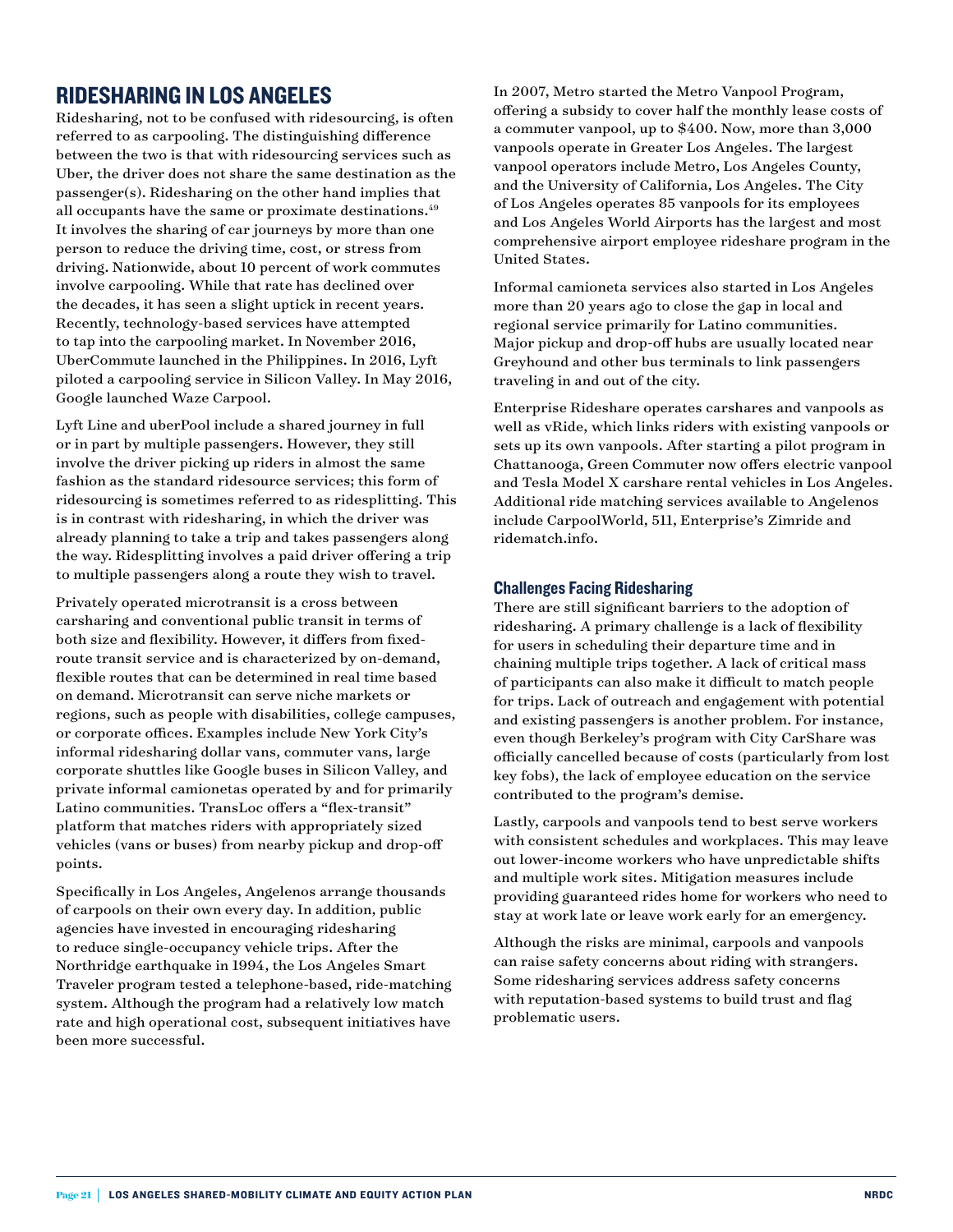### SCOOTER SHARING

Although the full potential of urban scooter use has yet to be explored, scooter-sharing initiatives—similar programs to car sharing but with scooters—are beginning in cities around the world, including Berlin and Paris. Los Angeles currently has no permitted scooter-sharing programs. The Los Angeles region has seen shared electric scooter service, Bird, enter the market. Local agencies should engage with Bird and other providers to facilitate access to another shared mobility tool for residents, while continuing to ensure the public is served safely and equitably. Additionally, Los Angeles Metro recently approved passengers to bring URB-E, a collapsible personal electric transportation vehicle, onto all buses and trains. The URB-E is classified as a non-pedaling bicycle that is legal on both streets and sidewalks, similar to regular bicycles.50

Electric scooters have speed limitations and must be recharged, which restricts how far they can go in a single journey. For instance, the GenZe 2.0 electric scooter has a top speed of 30 mph and a 30-mile battery range and the Scoot Quad tops out at 25 mph and has a range of 40 miles.51,52 Scooters are also designed primarily to carry only one person with minimal gear. Distance and speed restrictions aside, scooters may be well suited to cities with hilly terrain that can be challenging for bicycling.

Confusion over licensing for electric scooters could discourage potential users. These requirements vary by county and state, as well as the specification of the scooters, particularly maximum vehicle speed. For instance, San Francisco-based Scoot Networks does not require its electric scooter-share users to have motorcycle licenses. Since Scoot vehicles do not exceed 30 mph of maximum speed, they do not fall under the licensing requirements in the state of California.53

## AUTONOMOUS VEHICLES

Although not necessarily shared transportation, autonomous vehicles (AVs) will most likely have a significant impact on many other forms of shared mobility by reducing the cost and increasing the convenience of traveling by car.

While much is yet unknown about autonomous vehicles (AVs), the impacts from the Transportation Network Companies Lyft and Uber may offer an early indicator of the projected effects of AVs on transit, congestion, and cities overall. Thus, enacting these policies and programs now can help to serve as a hedge against the projected increases in vehicle miles traveled associated



with AV deployment. Fehr and Peers found that vehicle miles traveled would increase 12 to 68 percent if AVs proliferated without requirements that they be operated in shared fleets.<sup>54</sup>

Some experts estimate that if technological and regulatory issues are resolved, up to 15 percent of new cars sold by 2030 could be fully autonomous.55

As of May 2016, General Motors and Lyft began testing a fleet of self-driving Chevrolet Bolt electric taxis on public roads in San Francisco. The program relied on the acquisition of technology as part of GM's separate purchase of San Francisco-based Cruise Automation, which develops autonomous driving technology.<sup>56</sup> In addition, GM aims to make Lyft and its growing roster of drivers the primary customers for the Bolt beginning in 2018. Not to be outdone, Uber also has a self-driving research center in Pittsburgh and is preparing to incorporate autonomous vehicles into its fleet by  $2020.^{\rm 57}$ 

In 2017, the Union of Concerned Scientists developed guiding principles for AV public policy to maximize the environmental and public benefits of this transportation innovation. These high-level principles include: take a holistic view on safety beyond just motorists; cut transportation pollution as much as possible; reduce congestion through transit and AV integration; improve equitable access to transportation; support the transition of workers displaced by AV technology; establish a framework for data sharing; and improve the use of infrastructure for livable cities.

In 2015, the California DMV released draft deployment regulations for autonomous vehicles, making California was the first state to propose regulations for AVs, and Los Angeles was the only city that had input into that rulemaking process. These regulations require that vehicles have a driver behind the wheel at all times, thus prohibiting Google and Uber's driverless taxi systems. However, these regulations were amended in October of 2017 to allow driverless AVs to be tested in the state. Following California's lead, the District of Columbia, Florida, Michigan, and Nevada have also passed AV legislation. Many more states are considering bills.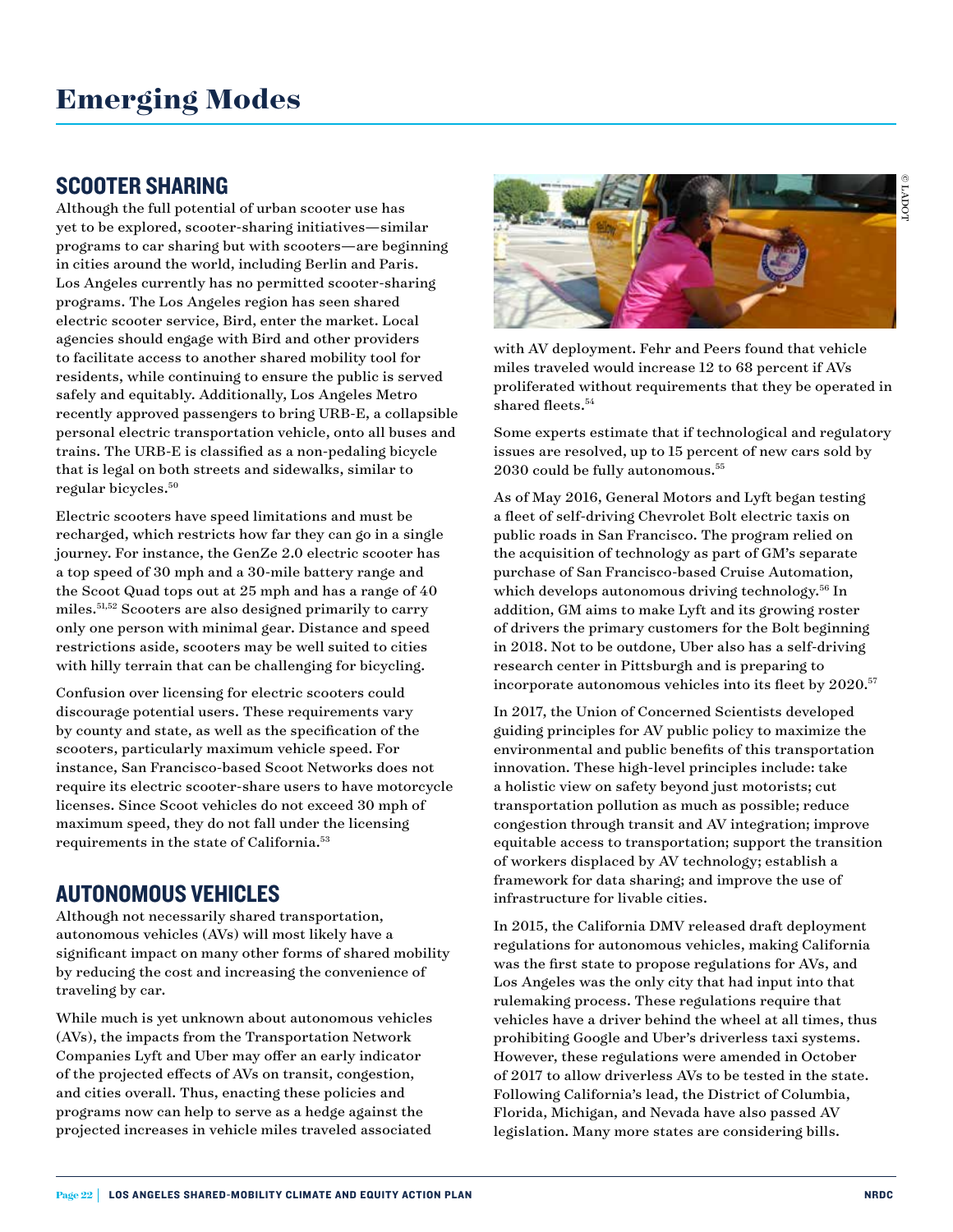## **Conclusion**



The City of Los Angeles and its surrounding region are emerging from their car-centered image. They are now charting a clear path toward sustainability and innovation. Traffic congestion, poor air quality, greenhouse gas emissions, and inequitable access to affordable transportation have created a sense of urgency to rethink transportation for the area's diverse communities. Several plans have been developed to advance sustainable transportation and investment in public transit, and new forms of mobility have increased.

Recent advances in technology, uses of data, and peer-topeer service sharing have led to new mobility models and opportunities. Shared mobility offers the potential to help tackle some of the city's critical environmental and social needs, but also presents new challenges.

However, as noted throughout this action plan, shared mobility could add more vehicle miles traveled on city streets and increase the divide on transportation

access. Therefore, cities need to proactively shape the transportation systems of the future. With near-term policies and programs, the City of Los Angeles can ensure shared-mobility services contribute to a more sustainable and equitable community.

Los Angeles's ability to adapt its transportation planning based on new information is critical in the face of the uncertainty and rapid change in the shared-mobility field. Transportation leaders must be cognizant of the coming mobility sea change of autonomous vehicles.

From now on, the City of Los Angeles must adopt flexible principles for policy development. Shared mobility is a rapidly changing area. While this report represents our most informed analysis and thinking today, we encourage the city and others to be flexible and adaptable as they move forward.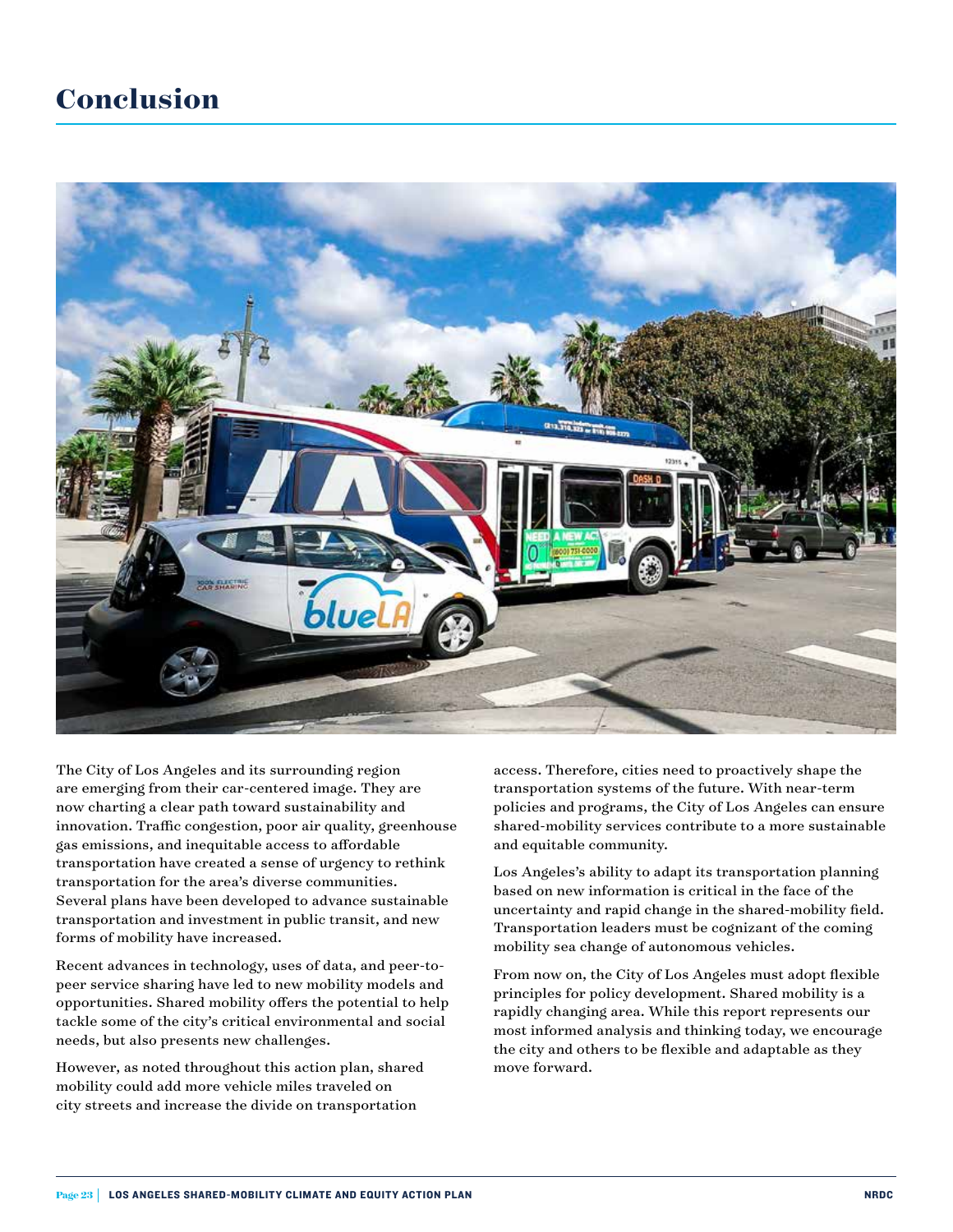## MANY THANKS TO THE FOLLOWING INDIVIDUALS FOR LENDING THEIR INSIGHTS, KNOWLEDGE, AND EXPERTISE TO THE CLIMATE AND EQUITY ACTION PLAN

Julian Agyeman PhD, Professor, Tufts University Sara Barz, Shared Mobility Coordinator, City of Oakland Will Baumgardner, Principal, ARUP David Bragdon, Executive Director, TransitCenter Emily Castor, Director of Transportation Policy, Lyft Doug Davenport, CEO, Prospect Silicon Valley Allison Davis, Director, Strategic Planning, Office of Planning at Washington Metropolitan Area Transit Authority Peter Day, Policy Research Specialist, Government Relations, Lyft Laura Dierenfield, Active Transportation Program Manager, City of Austin Nicole Freedman, Chief of Active Transportation and Partnerships, City of Seattle Department of Transportation Derek Fretheim, Director of Operations, Green Commuter Gil Friend, Chief Sustainability Officer, City of Palo Alto Sekita Grant, Environmental Equity Legal Counsel, Greenlining Institute Vineet Gupta, Director of Planning, Boston Transportation Department Ashley Hand, Transportation Technology Strategist, Los Angeles Department of Transportation Fedolia "Sparky" Harris, Principal Planner, City of Sacramento Public Works Department Rachel Healy, Director, Sustainability, Washington Metropolitan Area Transit Authority Lauren Isaac, Manager of Sustainable Transportation, WSP | Parsons Brinckerhoff Jay Kim, Assistant General Manager - Mobility Management, Los Angeles Department of Transportation Michelle Kinman, Clean Energy Advocate, Charge Ahead Coalition - Environment California Lisa Lin, Sustainability Manager, City of Houston Office of Sustainability Malisa McCreedy, Division Manager of Parking Operations, City of Portland Bureau of Transportation Colleen Mossor, Management Analyst, Parking Operations, City of Portland Bureau of Transportation Jeff Murphy, Planning Director, City of San Diego Hilary Norton, Fixing Angelenos Stuck in Traffic (FAST) Rani Narula-Woods, California Program Manager, Shared Use Mobility Center Kara Oberg, Bike Share Coordinator, City of Berkeley Jenny O'Brien, RideShare Outreach Coordinator, Mid-America Regional Council Marcel Porras, Chief Sustainability Officer, Los Angeles Department of Transportation Michael Replogle, Deputy Commissioner for Policy, New York City Department of Transportation Seleta Reynolds, General Manager, Los Angeles Department of Transportation Debs Schrimmer, Transportation Partnerships, Lyft Susan Shaheen, Adjunct Professor, Civil and Environmental Engineering; Co- Director, TSRC; Director, Innovative Mobility Research, UC Berkeley, Transportation Sustainability Research Center Mike Smith, Co-Founder and CIO, Swiftly Marla Westervelt, Senior Transportation Planner, Office of Extraordinary Innovation, Los Angeles County Metropolitan Transportation Authority (Metro)

Sean Wiedel, Assistant Commissioner, Citywide Services Section, Project Development Division, Chicago Department of Transportation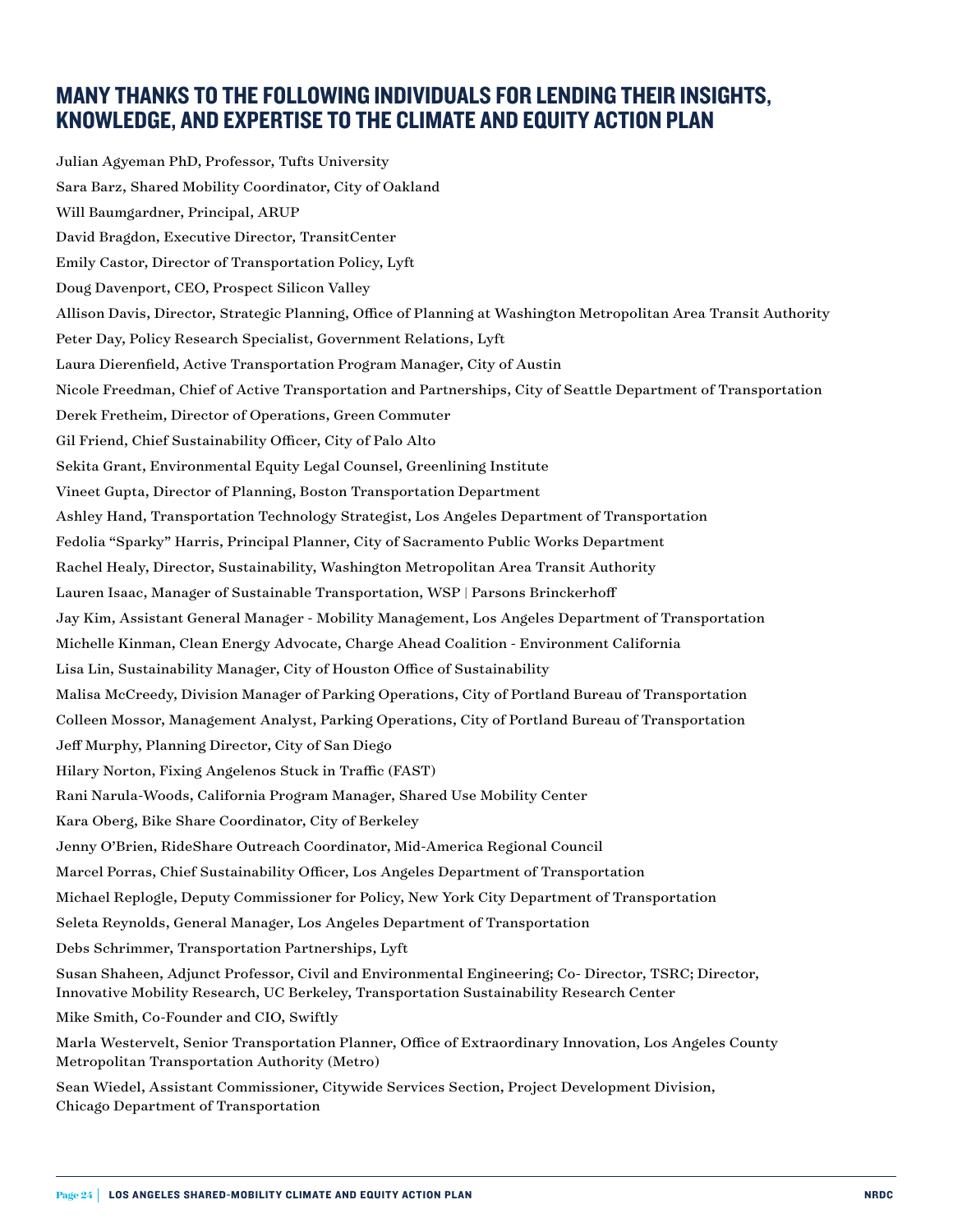#### Sustainable City pLAn: Transforming Los Angeles (2015)<sup>58</sup>

The Sustainable City pLAn is a roadmap for an environmentally healthy, economically prosperous, and equitable Los Angeles. It includes both a long-term vision and short-term goals with clear milestones and metrics to measure progress over the next 20 years. The plan establishes a vision within 14 topic areas to transform Los Angeles. One of the main long-term targets is to reduce greenhouse gas emissions in the city by 45 percent by 2025, 60 percent by 2035, and 80 percent by 2050. The plan also aims to increase the number of trips made through shared services, including carshare, bikeshare, and rideshare, to at least 2 percent by 2025 and 5 percent by 2035.

The pLAn also sets strategies for extensive transit and public electric vehicle infrastructure development, including 1,000 public electric vehicle charging stations, which will contribute to the creation of 20,000 new green jobs by 2017. The city will also green its fleet by ensuring that 50 percent of light-duty vehicles are EVs by 2017, rising to 80 percent by 2025, and 100 percent by 2035. Specific initiatives range from piloting new low-impact transport (electric buses, carshare, biofuels, etc.) and using telematics, route optimization, and other approaches to reduce total miles traveled to increasing participation of city employees in public transit incentive programs. The pLAn also calls for the city to work with other agencies to create regional strategies and commitments on key issues like transportation and air quality.

#### City of Los Angeles Mobility Plan 2035: An Element of the General Plan<sup>59</sup>

Mobility Plan 2035, adopted by the Los Angeles City Council in 2016, provides the policy foundation for achieving a transportation system that balances the needs of all road users. As an update to the city's General Plan Transportation Element (last adopted in 1999), Mobility Plan 2035 incorporates complete streets principles and lays the policy foundation for how future generations of Angelenos interact with their streets. One of the key policy initiatives is to use technology, such as real-time transportation applications, to increase awareness of and access to options for parking and multimodal transport (carshare, bike share, carpool, vanpool, bus and rail transit, shuttles, walking, bicycling, and driving).

In the plan's Access for all Angelenos section, there are two shared-mobility objectives: to provide a shared-use vehicle within a half mile of 75 percent of households by 2035 and to provide access to bikesharing within a

quarter mile of 50 percent of LA households by 2035. Other objectives include funding active transportation; advocating for funding multimodal infrastructure projects; and promoting nonownership models for vehicle mobility, feeder bus services for local neighborhoods, and shuttle bus programs to connect events or specific populations with transit stations.

#### City of Los Angeles Mobility Hubs, A Reader's Guide<sup>60</sup>

The Mobility Hubs program is an extension of the Mobility Plan 2035 of the Los Angeles Department of City Planning, developed in coordination with the Los Angeles Department of Transportation and the Los Angeles County Metropolitan Transportation Authority. The Mobility Hub Reader's Guide provides guidance and inspiration for city staff, property owners, developers, designers, transit agencies, and community members for enhancing, with amenities, activities, and programs, project developments and public right-of-way improvements in proximity to existing or new transit stations. In doing so, the goal is to support multimodal connectivity and access.

#### Urban Mobility in a Digital Age: A Transportation Technology Strategy for Los Angeles (August 2016)<sup>61</sup>

The city's transportation technology strategy proposes several policies, near-term actions, and pilot projects for LADOT to consider. The strategy suggests that LADOT evolve into a platform for transportation innovation that focuses on three customer services: data, mobility, and infrastructure. The strategy covers several broad goals including to build a solid data foundation; leverage technology and design for a better transportation experience; create partnerships for more shared services; establish feedback loops for services and infrastructure; and prepare for an automated future.

#### Measure R (2008) and Measure M  $(2016)^{62}$

The passage of Measure R in the November 2008 election brought added transportation funding for rail lines to Los Angeles, supported by a half-cent sales tax increase. In November 2016, voters approved Measure M, another half-cent sales tax increase for traffic improvements. In the City of Los Angeles, Measure M will bring in an extra projected \$56 million in its first year for transportation projects, and it is estimated that will increase yearly and total \$4.5 billion over the next 40 years. Projects that will be funded include transit corridors, bus rapid transit, firstand last-mile solutions, active transport, equity programs, bike paths, a historic downtown streetcar, streetscape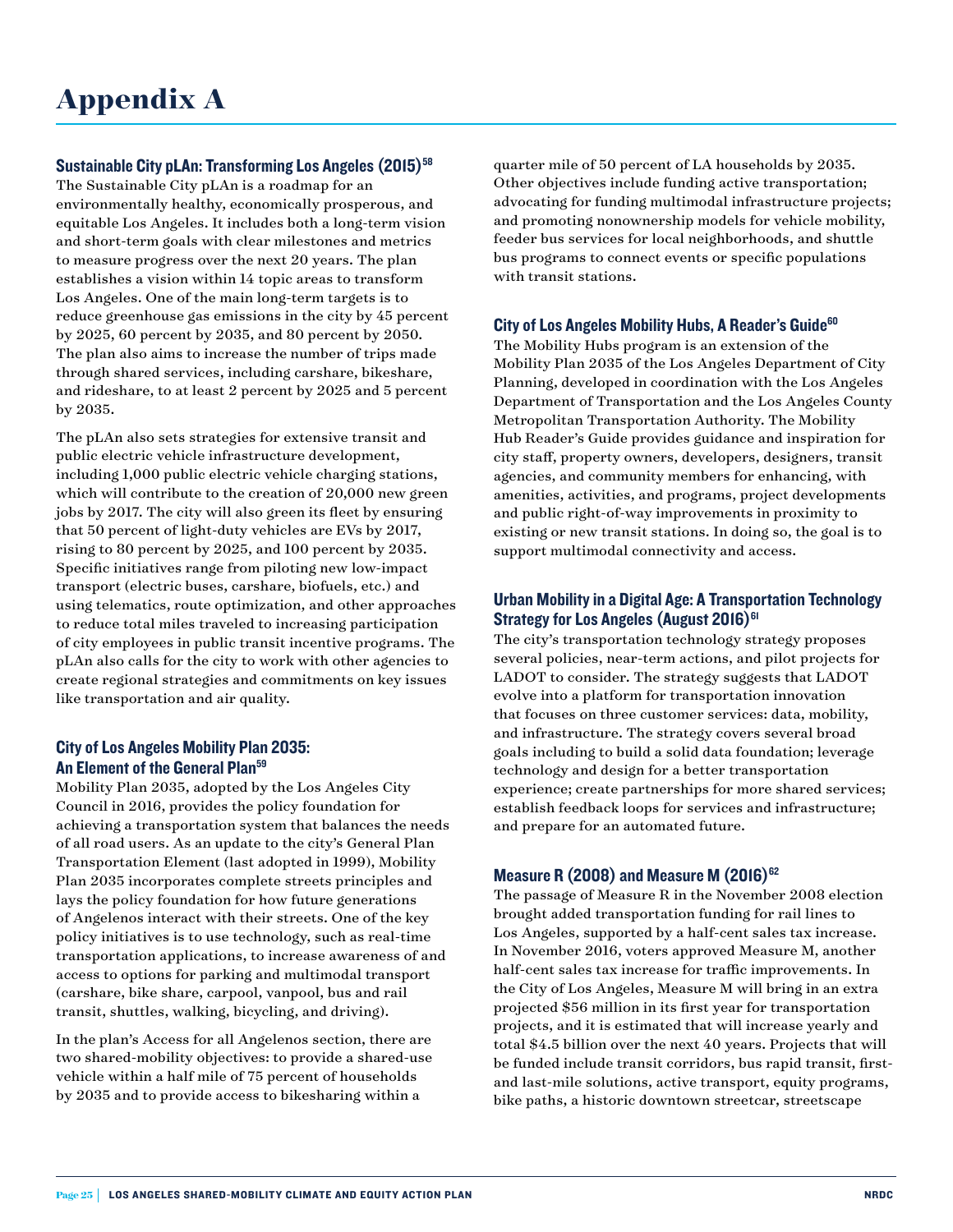improvements, traffic congestion relief, and signal synchronization. Regional and municipal transit and rail operators in Los Angeles will also receive new funding.

#### Senate Bill 1275, or the Charge Ahead California Initiative  $(2014)^{63}$

Charge Ahead California is an equity initiative to bring one million electric cars, trucks, and buses to California by 2025 and ensure that low-income Californians, who are disproportionately affected by air pollution, benefit from the transition to a clean transportation sector. Senate Bill 1275 led to the 2015 City of Los Angeles electric carsharing pilot in low-income communities in the urban center.

#### Regional Bikeshare Implementation Plan for Los Angeles County  $(2015)^{64}$

This plan outlines a business model to bring bikeshare to more cities within L.A. County. Under the plan, Metro administers a master contract and pays 50 percent of capital costs and 35 percent of net operations and maintenance costs. The plan envisions a bikeshare system that begins with 99 stations and 1,580 bikes in phase 1 and two pilot areas—Downtown Los Angeles and Pasadena and eventually grows to a total of 254 stations and 3,800 bikes in multiple communities around Los Angeles County by 2021. Future expansions to bikeshare-ready communities are to be identified subsequently. The plan includes business plan recommendations for operating a regional bikeshare system in Los Angeles County, a bikeshare readiness analysis, and a station siting analysis.

#### Metro Long Range Transportation Plan (2009) and City of Los Angeles Department of Transportation Short Range Transit Plan (2014-2015)<sup>65,66</sup>

In order to execute the Long Range Transportation Plan effectively, Metro requires that each transit operator in its region that receives federal Transportation Improvement Program funding prepare, adopt, and submit a short range transportation plan. Together, these plans outline development and funding for bus, light rail, heavy rail, bus rapid transit services, commuter rail, and freeway and expressway projects. Metro's plan includes sharedmobility aspects through transit improvements and carpool programs and lanes. LADOT's plan includes the Los Angeles Streetcar project, TAP cards for downtown city employees, a zero-emission bus demonstration project, a mobile ticketing and transit-fare technology demonstration, new commuter express buses, CNG-fueled DASH community circulator buses, and new solar-powered bus arrival time message signs.

#### First Last Mile Strategic Plan & Planning Guidelines (2014)<sup>67</sup>

This plan was jointly funded by the City of Los Angeles and Metro, in partnership with the Southern California Association of Governments (SCAG). The purpose of the plan is to better coordinate infrastructure investments in station areas to extend the reach of transit, with the ultimate goal of increasing ridership. The guidelines aim to facilitate the integration of mobility solutions in a complex, multimodal environment and build on SCAG's Regional Transportation Plan/Sustainable Community Strategy and Metro's Countywide Sustainability Planning Policy.

#### Great Streets for Los Angeles, the City of Los Angeles Department of Transportation Strategic Plan (2014)<sup>68</sup>

This is LADOT's first strategic plan to turn the city's essential infrastructure—its streets and sidewalks into safer, more livable 21st century public spaces that accommodate everyone who uses them. Two key sharedmobility aspects of the plan are to implement regional bikeshare and to expand access to shared vehicles through nonownership models.

#### Los Angeles County Shared Mobility Action Plan (2016)<sup>69</sup>

The Los Angeles County Shared Mobility Action Plan includes a 2 percent vehicle reduction target for 2025 that will remove more than 100,000 private vehicles from the road by scaling up public transit options and their interaction with shared mobility. Removing 100,000 cars could cut carbon dioxide emissions by 375,000 tons annually, reduce vehicle miles traveled in Los Angeles County by one billion per year, and save \$350 million in annual household transportation costs. Los Angeles County can reach this goal by adding 34,000 new transit riders, 16,800 carpoolers, 8,400 carshare users and 10,000 bikeshare bikes. These efforts to expand transportation options can potentially fill gaps in the transit system and provide Angelenos with improved options to travel in Los Angeles County.

#### Vision Zero for Los Angeles (2015)<sup>70</sup>

Every year, there are more than 200 traffic-related deaths in Los Angeles. Vision Zero is the city's road safety policy promoting behavior and road design to eliminate traffic deaths by 2025. Two of the principles embedded in the ten-year plan are that human life is a higher priority than other objectives of the road system and that reducing speeds overall improves crash survival. Vision Zero has implications for sustainable transportation because traffic deaths disproportionately involve walkers and cyclists. To ensure these environmental and equitable modes form a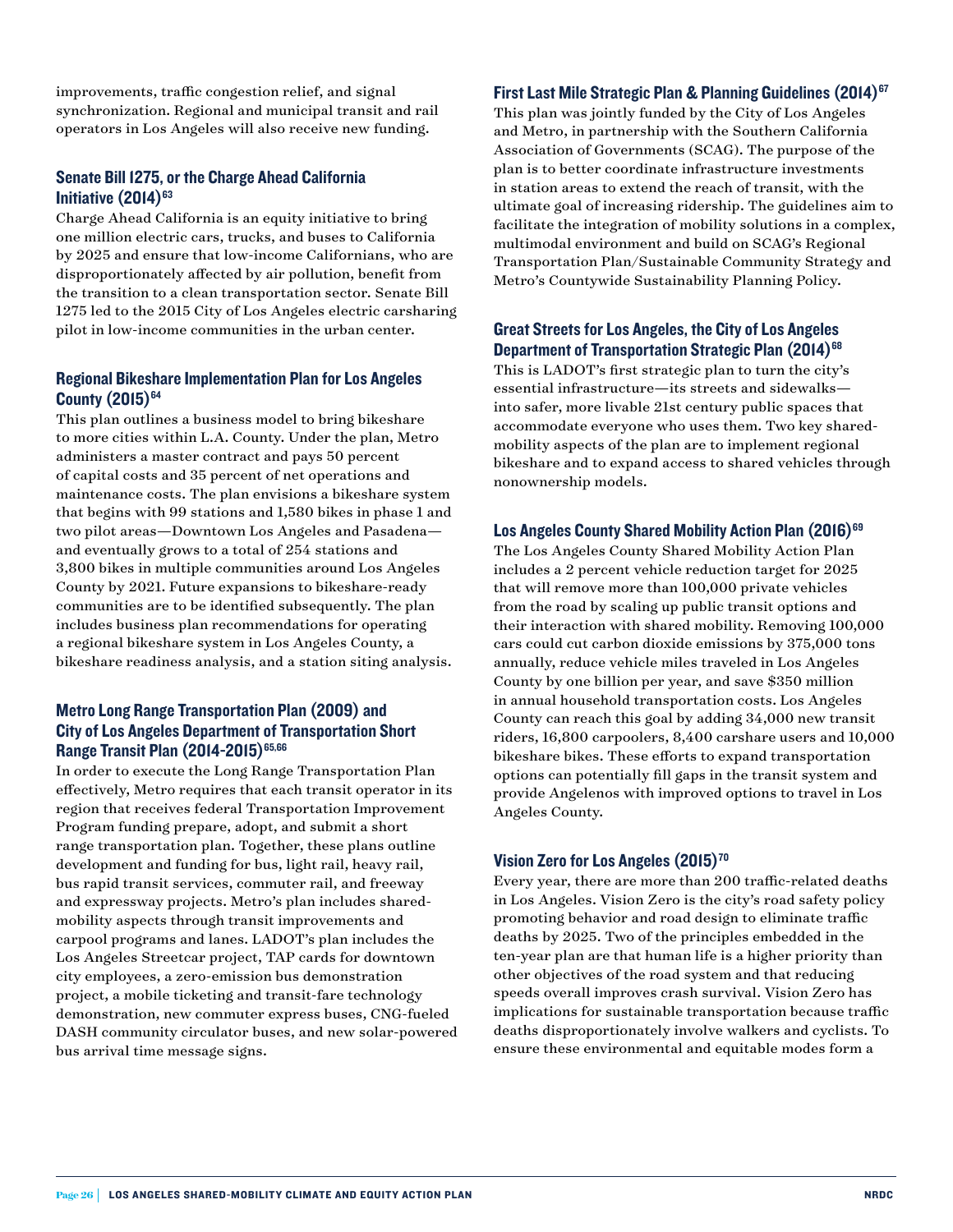key part of a shared-mobility network, walkers and cyclists have to be made less vulnerable to injury and death. A large proportion of serious injuries and deaths occur in the most vulnerable communities and these will be targeted for safety improvements through Vision Zero. Specific policy goals are to reduce city traffic deaths by 20 percent by 2017 (prioritizing pedestrian deaths involving older adults and children) on the way to eliminating them by 2025. Vision Zero Alliance members include AARP California,

Advancement Project, The Asian Pacific Islander Obesity Prevention Alliance, Communities Actively Living Independent & Free, Community Health Councils, The Los Angeles County Bicycle Coalition, Los Angeles Walks, Multicultural Communities for Mobility, PALS for Health, Safe Routes to School National Partnership, T.R.U.S.T. South L.A., and The Youth Policy Institute.<sup>71</sup>

## **Appendix B**

#### Universal Transit Payment Systems

A unified payment system is ideal for incentivizing riders to use multiple methods of public and shared transit. One system that can be used for trip planning, public transit fares, carshare, bikeshare, and ridesourcing will let riders move seamlessly throughout the city without the need to own and park a private vehicle.

#### Chicago, Ventra Card

The Ventra card and associated app links all public transit options in Chicago and lets users reload their contactless payment cards through a smartphone app. The card and app can be linked to personal bank cards and integrated with Apple Wallet. Ventra also issues disposable paper tickets for single rides or day passes. The app offers realtime system updates and schedules.<sup>72</sup> The Ventra fare payment system, launched in 2013, was developed by Cubic Transportation Systems (CTS) and the Chicago Transit Authority (CTA). The associated Ventra app was developed and launched in 2015 by CTS, CTA, and their transit partners, Metra (commuter light rail) and Pace (suburban bus operator).<sup>73</sup>

#### Hong Kong, Octopus Card

The Octopus System in Hong Kong can be used to pay for all public transit in Hong Kong and gives riders the option to load a pass for public transit that crosses the border into China. The Octopus card is also accepted as payment for retail store and online purchases, parking, and even health services. The card can be reloaded with a credit card, in person at convenience stores, at vending machines, or with cash. Established in 2005, Octopus Holdings is owned by the major transportation operators in Hong Kong. Octopus Cards Limited is a wholly owned subsidiary that runs the contactless cards and payment systems branch of the company.74

#### Japan, PASMO

PASMO is a smart card that can be used in place of a train or bus ticket, or cash. Launched in 2007, PASMO can also be used for payment in stores that take credit cards. Credit can be added at vending machines with instructions in Japanese and English. The PASMO cards can be used to rent a locker at transit stations, buy goods from vending machines, and pay for parking. The cards give travelers a seamless option for using public transit throughout the city, and integrate with almost all daily payment needs. In 2004, PASMO Corporation was formed by 30 bus and rail providers in Japan as a common payment system.75

#### London, Oyster Card

Oyster is a smart card that stores pay-as-you-go credit, Travelcards, and Bus & Tram passes. Oyster can be used to travel on London's buses, the Tube, tram, DLR, London Overground, TfL Rail, Emirates Air Line, River Bus services, and most National Rail services in London. The contactless smart card technology was developed and is supported by Cubic Transportation Systems.<sup>76</sup>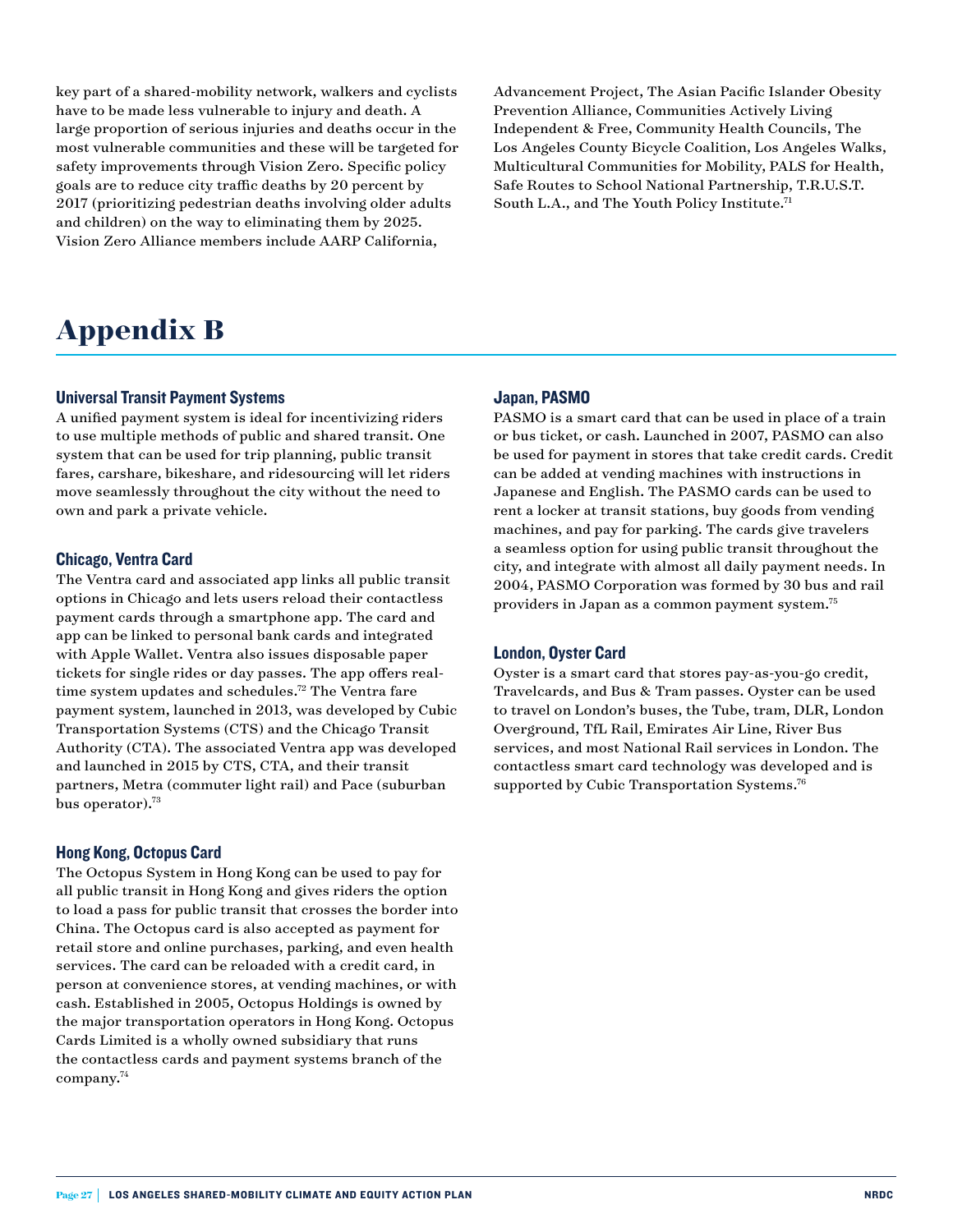#### ENDONOTES

#### Executive Summary

1 American Public Transit Association (APTA), *American Public Transportation Association Ridership Report; Second Quarter* 2017 (Washington, D.C., 2017). https:// www.apta.com/resources/statistics/Documents/Ridership/2017-q2-ridership-APTA.pdf

#### **Chapters**

1 Southern California Association of Governments, *Draft 2016 RTP/SCS Growth Forecast by Jurisdiction,* http://www.scag.ca.gov/ Documents/2016DraftGrowthForecastByJurisdiction.pdf.

2 INRIX, *Los Angeles Tops INRIX Top Global Congestion Ranking*, 2017, http://inrix.com/press-releases/los-angeles-tops-inrix-global-congestion-ranking/.

3 Governing, *Car Ownership in U.S. Cities Map*, http://www.governing.com/gov-data/car-ownership-numbers-of-vehicles-by-city-map.html.

4 The Sustainable City pLAn, *Los Angeles Climate Action Report: Updated 1990 Baseline Report and 2013 Emissions Inventory Summary*. https://www.lamayor.org/ sites/g/files/wph446/f/landing\_pages/files/pLAn%20Climate%20Action-final-highres.pdf.

5 City of Los Angeles, *Draft Environmental Impact Report, Coastal Transportation Corridor Specific Plan and West Los Angeles Transportation Improvement and Mitigation Specific Plan* (2016). http://planning.lacity.org/eir/CoastalTrans/Deir/pdfs/greenhouse.pdf.

6 Union of Concerned Scientists, *Vehicles, Air Pollution, and Human Health*, http://www.ucsusa.org/clean-vehicles/vehicles-air-pollution-and-human-health#. WNMP8RLDFE4.

7 Phyllis Grifman et al., *Sea Level Rise Vulnerability Study for the City of Los Angeles* (University of Southern California Sea Grant Program, 2013). http://dornsife. usc.edu/assets/sites/291/docs/pdfs/SeaLevelRiseDocs/City\_of\_LA\_SLR\_Vulnerability\_Study\_FINAL\_Online\_w\_appen\_sm.pdf.

8 Committee on Sea Level Rise in California, Oregon, and Washington, *Sea-Level Rise for the Coasts of California, Oregon, and Washington: Past, Present, and Future* (Washington D.C.: The National Academies, 2012). https://www.nap.edu/catalog/13389/sea-level-rise-for-the-coasts-of-california-oregon-and-washington.

9 Phyllis Grifman et al., *Sea Level Rise Vulnerability Study for the City of Los Angeles* (University of Southern California Sea Grant Program, 2013). http://dornsife. usc.edu/assets/sites/291/docs/pdfs/SeaLevelRiseDocs/City\_of\_LA\_SLR\_Vulnerability\_Study\_FINAL\_Online\_w\_appen\_sm.pdf.

10 Pew Research Center, *U.S. Smartphone Use in 2015*, 2015, http://www.pewinternet.org/2015/04/01/us-smartphone-use-in-2015/.

11 Los Angeles County Metropolitan Transportation Authority, *Spring '15 Metro Customer Survey Results*, 2015, http://thesource.metro.net/2015/08/05/results-ofmetros-latest-customer-survey/.

12 Streetsblog USA, *Report: Access to Car-Share and Bike-Share Is Worse in Communities of Color*, 2016, https://usa.streetsblog.org/2016/07/27/report-access-to-carshare-and-bike-share-is-worse-in-communities-of-color/.

13 Direct-current (DC) fast charging equipment, sometimes called DC Level 2 (typically 208/480V AC three-phase input), enables rapid charging along heavy traffic corridors at installed stations, according to the U.S. Department of Energy.

14 The Sustainability City pLAn, [http://plan.lamayor.org.](http://plan.lamayor.org)

15 City Observatory, *Young People are Buying Fewer Cars*, 2015, http://cityobservatory.org/young-people-are-buying-fewer-cars/.

16 Newsmax, *Are More People Giving Up Their Cars Because of Global Warming?*, 2015, http://www.newsmax.com/FastFeatures/cars-global-warming/2015/03/08/ id/628871/.

17 The Atlantic Monthly Group, *The Bike-Share Boom*,<https://www.citylab.com/city-makers-connections/bike-share/>.

18 Shaheen, Susan Ph.D. and Adam Cohen, *Innovative Mobility Carsharing Outlook: Carsharing Market Overview, Analysis and Trends*, Transportation Sustainability Research Center – University of California, Berkeley. Winter 2016. http://innovativemobility.org/wp-content/uploads/2016/02/Innovative-Mobility-Industry-Outlook\_ World-2016-Final.pdf

19 Shared-Use Mobility Center, *Shared Mobility Trends* (2016).http://www.utrc2.org/sites/default/files/Tim-Frisbie-Presentation.pdf.

20 Federal Transit Administration, Mobility on Demand (MOD) Sandbox Program, https://www.transit.dot.gov/research-innovation/mobility-demand-mod-sandboxprogram.html.

21 Fehr & Peers, *Microtransit*, http://www.fehrandpeers.com/microtransit/

22 Farhad Manjoo, "Behind the Failure of Leap Transit's Gentrified Buses in San Francisco," *New York Times*, 14 October 2015. https://www.nytimes.com/2015/10/15/ technology/behind-the-failure-of-leap-transits-gentrified-buses-in-san-francisco.html

23 Streetsblog USA, *App-Based "Microtransit" Provider Bridj Closes Shop*, 2017, https://usa.streetsblog.org/2017/05/01/app-based-microtransit-provider-bridj-closesshop/

24 TechCrunch, *Ford's Chariot Ride-Sharing Service Will Expand to 8 Cities in 2017*, [https://techcrunch.com/2017/01/09/fords-chariot-ride-sharing-service-will](https://techcrunch.com/2017/01/09/fords-chariot-ride-sharing-service-will-expand-to-8-cities-in-2017/)[expand-to-8-cities-in-2017/](https://techcrunch.com/2017/01/09/fords-chariot-ride-sharing-service-will-expand-to-8-cities-in-2017/)

25 Californiablog, *Micro-Transit Options in Los Angeles*, 2017, [http://californiablog.org/content/micro-transit-options-los-angeles.](http://californiablog.org/content/micro-transit-options-los-angeles)

26 Ibid.

27 Bruce Schaller, *Unsustainable? The Growth of App-Based Ride Services and Traffic, Travel and the Future of New York City* (Brooklyn, New York: Schaller Consulting, 2017). http://www.schallerconsult.com/rideservices/unsustainable.pdf.

28 Shared-Use Mobility Center, *What Is Shared-Use Mobility?* http://sharedusemobilitycenter.org/what-is-shared mobility/.

29 Atlanta Bicycle Coalition, *Atlanta Bike Champions*, http://www.atlantabike.org/bikesharechampions.

30 Wisniewski, Mary. "Chicago tops NYC as most bike-Friendly city in U.S., magazine finds." *Chicagotribune.com*, Chicago Tribune, 19 Sept. 2016, www.chicagotribune. com/news/local/breaking/ct-bicycling-magazine-rating-20160917-story.html.

31 National Association of City Transportation Officials, *Equitable Bike Share Means Building Better Places for People to Ride* (2016). [http://nacto.org/wp-content/](http://nacto.org/wp-content/uploads/2016/07/NACTO_Equitable_Bikeshare_Means_Bike_Lanes.pdf) [uploads/2016/07/NACTO\\_Equitable\\_Bikeshare\\_Means\\_Bike\\_Lanes.pdf.](http://nacto.org/wp-content/uploads/2016/07/NACTO_Equitable_Bikeshare_Means_Bike_Lanes.pdf)

32 https://usa.streetsblog.org/2012/10/22/study-protected-bike-lanes-reduce-injury-risk-up-to-90-percent/

33 Rob Nikolewski, "Electric Vehicle Sales Rise in California," *Los Angeles Times*, 17 May 2017. http://www.latimes.com/business/autos/la-fi-hy-electric-vehicles-20170517-story.html.

34 FleetCarma, *Electric Vehicle Sales in the United States: 2016 Final Update*,2017, [https://www.fleetcarma.com/ev-sales-usa-2016-final/.](https://www.fleetcarma.com/ev-sales-usa-2016-final/)

35 Metro Bike Share, *Pricing*, https://bikeshare.metro.net/pricing/.